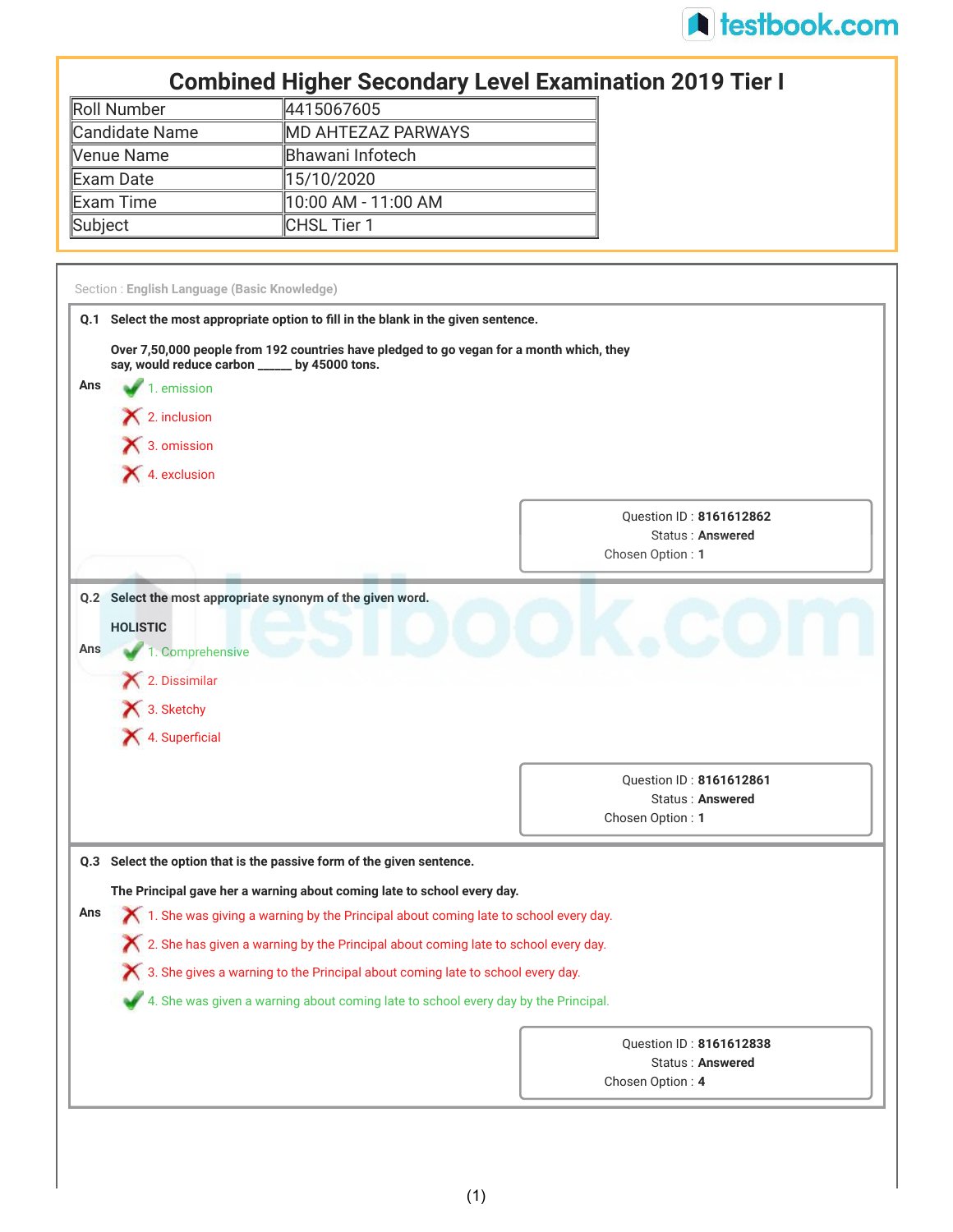|     | <b>A</b> testbook.com                                                                                                                                                                                                                                                 |  |
|-----|-----------------------------------------------------------------------------------------------------------------------------------------------------------------------------------------------------------------------------------------------------------------------|--|
|     | Q.4 Select the most appropriate ANTONYM of the given word.                                                                                                                                                                                                            |  |
|     | <b>AGITATE</b>                                                                                                                                                                                                                                                        |  |
| Ans | 1. Argue                                                                                                                                                                                                                                                              |  |
|     | X 2. Impress                                                                                                                                                                                                                                                          |  |
|     | 3. Excite                                                                                                                                                                                                                                                             |  |
|     |                                                                                                                                                                                                                                                                       |  |
|     | $4.$ Calm                                                                                                                                                                                                                                                             |  |
|     | Ouestion ID: 8161612852                                                                                                                                                                                                                                               |  |
|     | Status: Answered                                                                                                                                                                                                                                                      |  |
|     | Chosen Option: 4                                                                                                                                                                                                                                                      |  |
|     | <b>Comprehension:</b>                                                                                                                                                                                                                                                 |  |
|     | In the following passage some words have been deleted. Fill in the blanks with the help of the                                                                                                                                                                        |  |
|     | alternatives given. Select the most appropriate option for each blank.                                                                                                                                                                                                |  |
|     | Simply put, happiness is satisfaction of mind. However, different individuals (1)_<br>different perceptions of how to achieve (2)______. For some, happiness lies (3)_____ wealth;<br>for others, it is in (4)______ and position; yet happiness is (5)_____ to most. |  |
|     | <b>SubQuestion No: 5</b>                                                                                                                                                                                                                                              |  |
| Q.5 | Select the most appropriate option to fill in blank number 1.                                                                                                                                                                                                         |  |
| Ans | $\blacktriangleright$ 1. had                                                                                                                                                                                                                                          |  |
|     | $\blacktriangleright$ 2. have                                                                                                                                                                                                                                         |  |
|     | $\bigtimes$ 3. having                                                                                                                                                                                                                                                 |  |
|     | $\bigtimes$ 4. has                                                                                                                                                                                                                                                    |  |
|     |                                                                                                                                                                                                                                                                       |  |
|     | <b>Ouestion ID: 8161612843</b>                                                                                                                                                                                                                                        |  |
|     | <b>Status: Answered</b>                                                                                                                                                                                                                                               |  |
|     | Chosen Option: 2                                                                                                                                                                                                                                                      |  |
|     | <b>Comprehension:</b>                                                                                                                                                                                                                                                 |  |
|     | In the following passage some words have been deleted. Fill in the blanks with the help of the                                                                                                                                                                        |  |
|     | alternatives given. Select the most appropriate option for each blank.                                                                                                                                                                                                |  |
|     | Simply put, happiness is satisfaction of mind. However, different individuals (1)_____                                                                                                                                                                                |  |
|     | different perceptions of how to achieve (2)______. For some, happiness lies (3)_____ wealth;<br>for others, it is in (4)______ and position; yet happiness is (5)_____ to most.                                                                                       |  |
|     | <b>SubQuestion No: 6</b>                                                                                                                                                                                                                                              |  |
|     | Q.6 Select the most appropriate option to fill in blank number 2.                                                                                                                                                                                                     |  |
| Ans | $\bigtimes$ 1. dream                                                                                                                                                                                                                                                  |  |
|     | X 2. money                                                                                                                                                                                                                                                            |  |
|     |                                                                                                                                                                                                                                                                       |  |
|     | 3. happiness                                                                                                                                                                                                                                                          |  |
|     | 4. fame                                                                                                                                                                                                                                                               |  |
|     |                                                                                                                                                                                                                                                                       |  |
|     | Question ID: 8161612844<br>Status: Answered                                                                                                                                                                                                                           |  |
|     | Chosen Option: 3                                                                                                                                                                                                                                                      |  |
|     |                                                                                                                                                                                                                                                                       |  |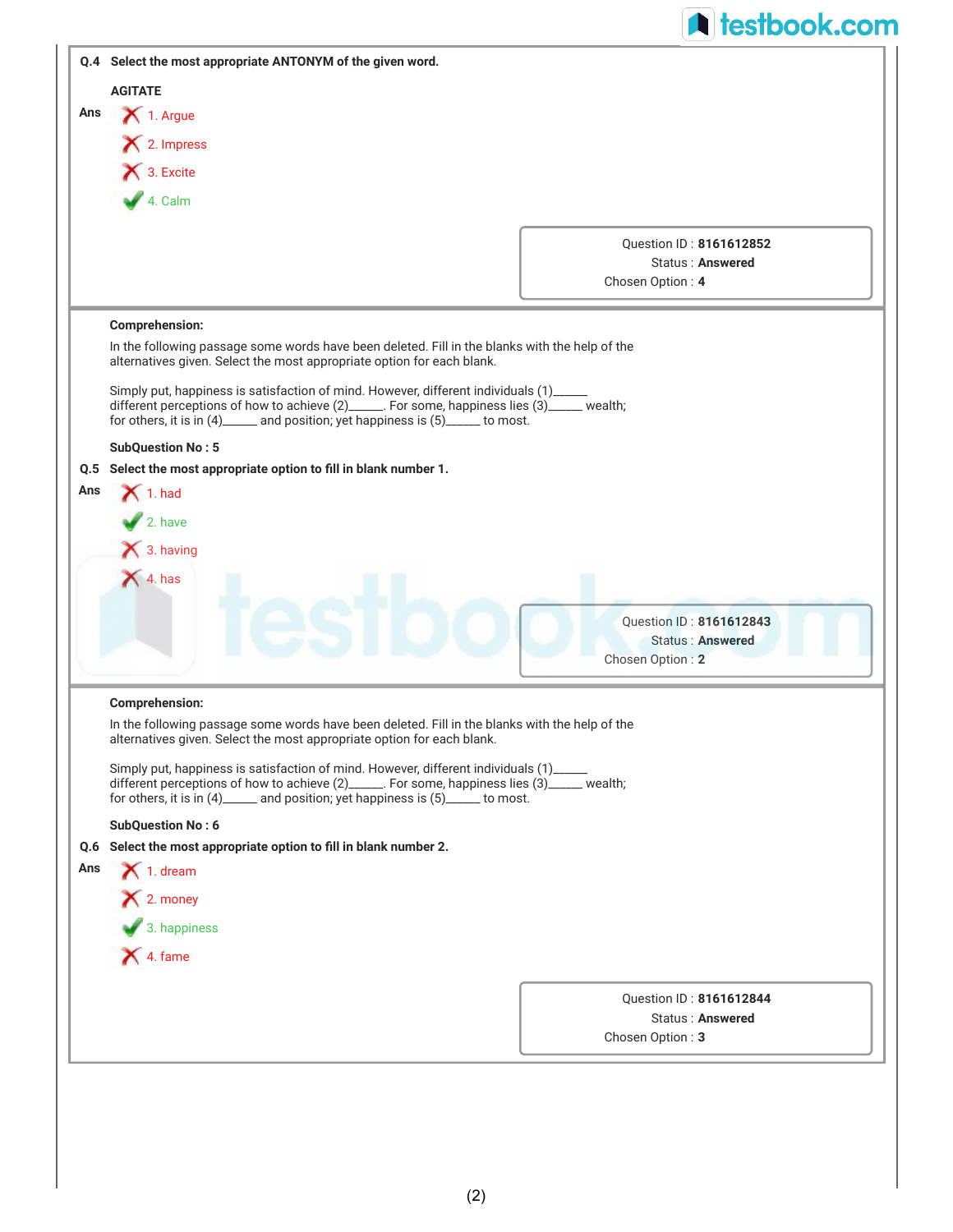|     |                                                                                                                                                                                                                                                                           | <b>A</b> testbook.com                |
|-----|---------------------------------------------------------------------------------------------------------------------------------------------------------------------------------------------------------------------------------------------------------------------------|--------------------------------------|
|     | <b>Comprehension:</b>                                                                                                                                                                                                                                                     |                                      |
|     | In the following passage some words have been deleted. Fill in the blanks with the help of the<br>alternatives given. Select the most appropriate option for each blank.                                                                                                  |                                      |
|     | Simply put, happiness is satisfaction of mind. However, different individuals (1)_____<br>different perceptions of how to achieve (2)______. For some, happiness lies (3)_____ wealth;<br>for others, it is in (4)______ and position; yet happiness is (5)_____ to most. |                                      |
|     | <b>SubQuestion No: 7</b>                                                                                                                                                                                                                                                  |                                      |
|     | Q.7 Select the most appropriate option to fill in blank number 3.                                                                                                                                                                                                         |                                      |
| Ans | $\bigtimes$ 1. over                                                                                                                                                                                                                                                       |                                      |
|     | X 2. about                                                                                                                                                                                                                                                                |                                      |
|     | $X$ 3. on                                                                                                                                                                                                                                                                 |                                      |
|     | 4. in                                                                                                                                                                                                                                                                     |                                      |
|     |                                                                                                                                                                                                                                                                           |                                      |
|     |                                                                                                                                                                                                                                                                           | Question ID: 8161612845              |
|     |                                                                                                                                                                                                                                                                           | Status: Answered                     |
|     |                                                                                                                                                                                                                                                                           | Chosen Option: 4                     |
|     | <b>Comprehension:</b>                                                                                                                                                                                                                                                     |                                      |
|     | In the following passage some words have been deleted. Fill in the blanks with the help of the                                                                                                                                                                            |                                      |
|     | alternatives given. Select the most appropriate option for each blank.                                                                                                                                                                                                    |                                      |
|     | Simply put, happiness is satisfaction of mind. However, different individuals (1)____<br>different perceptions of how to achieve (2)______. For some, happiness lies (3)_____ wealth;<br>for others, it is in (4)______ and position; yet happiness is (5)_____ to most.  |                                      |
|     | <b>SubQuestion No: 8</b>                                                                                                                                                                                                                                                  |                                      |
|     | Q.8 Select the most appropriate option to fill in blank number 4.                                                                                                                                                                                                         |                                      |
| Ans | $\blacktriangleright$ 1. mind                                                                                                                                                                                                                                             |                                      |
|     | $\blacktriangle$ 2. satisfaction                                                                                                                                                                                                                                          |                                      |
|     | $\blacktriangleright$ 3. happiness                                                                                                                                                                                                                                        |                                      |
|     | $\blacktriangleright$ 4. rank                                                                                                                                                                                                                                             |                                      |
|     |                                                                                                                                                                                                                                                                           |                                      |
|     |                                                                                                                                                                                                                                                                           | Question ID: 8161612846              |
|     |                                                                                                                                                                                                                                                                           | Status: Answered<br>Chosen Option: 4 |
|     |                                                                                                                                                                                                                                                                           |                                      |
|     | <b>Comprehension:</b>                                                                                                                                                                                                                                                     |                                      |
|     | In the following passage some words have been deleted. Fill in the blanks with the help of the<br>alternatives given. Select the most appropriate option for each blank.                                                                                                  |                                      |
|     | Simply put, happiness is satisfaction of mind. However, different individuals (1)<br>different perceptions of how to achieve (2)______. For some, happiness lies (3)______ wealth;<br>for others, it is in (4)______ and position; yet happiness is (5)_____ to most.     |                                      |
|     | <b>SubQuestion No: 9</b>                                                                                                                                                                                                                                                  |                                      |
| Q.9 | Select the most appropriate option to fill in blank number 5.                                                                                                                                                                                                             |                                      |
| Ans | 1. fashionable                                                                                                                                                                                                                                                            |                                      |
|     | X 2. creative                                                                                                                                                                                                                                                             |                                      |
|     | 3. probable                                                                                                                                                                                                                                                               |                                      |
|     | $4.$ elusive                                                                                                                                                                                                                                                              |                                      |
|     |                                                                                                                                                                                                                                                                           |                                      |
|     |                                                                                                                                                                                                                                                                           | Ouestion ID: 8161612847              |
|     |                                                                                                                                                                                                                                                                           | Status: Answered                     |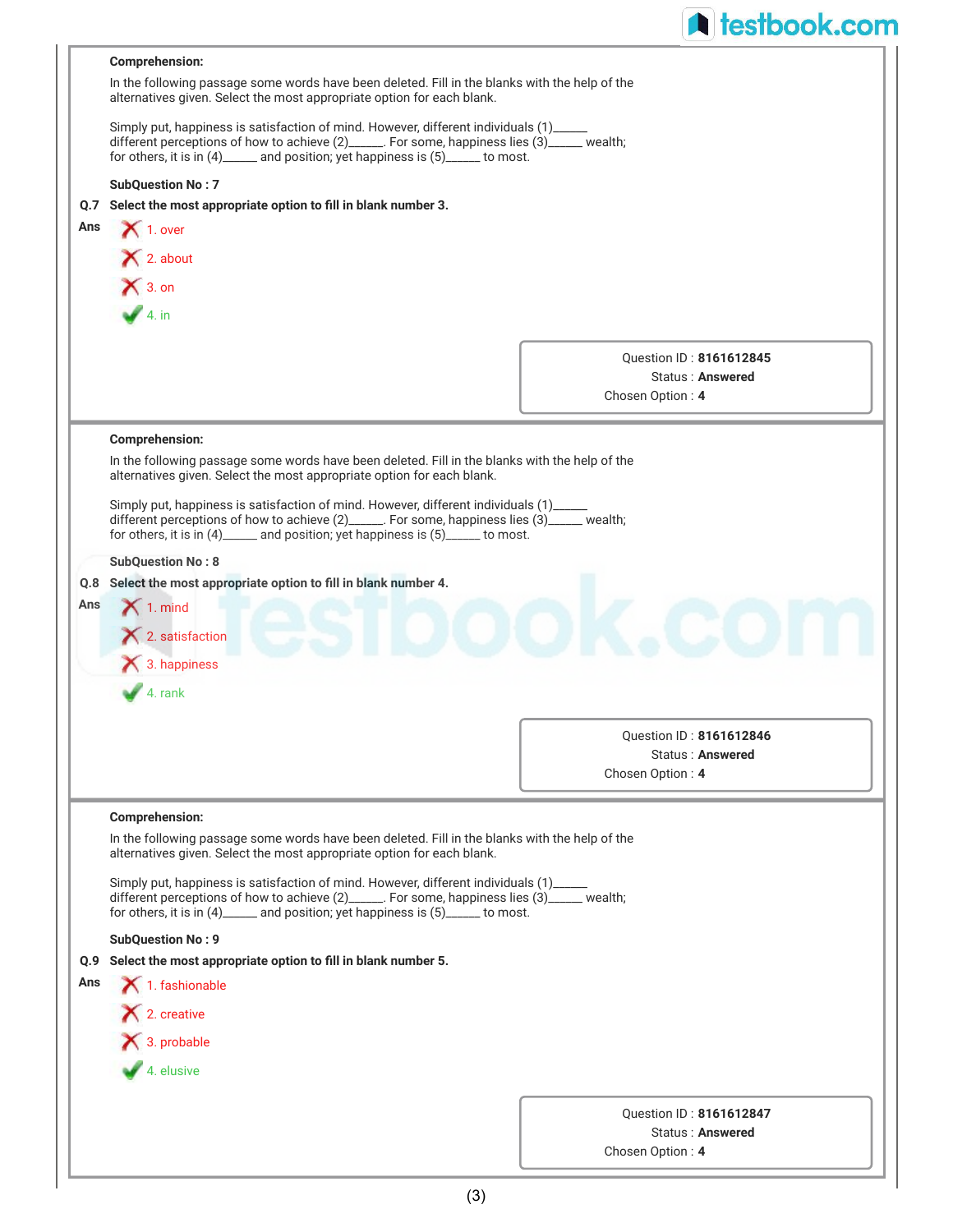|            |                                                                                                                                                                                                                                                         | <b>A</b> testbook.com                              |
|------------|---------------------------------------------------------------------------------------------------------------------------------------------------------------------------------------------------------------------------------------------------------|----------------------------------------------------|
|            | Q.10 Select the option that is the direct form of the given sentence.                                                                                                                                                                                   |                                                    |
|            | The child asked his mother if he could swim in the pool there.                                                                                                                                                                                          |                                                    |
| Ans        | X 1. The child asked his mother, "Could he swim in the pool there?"                                                                                                                                                                                     |                                                    |
|            | 2. The child asked his mother, "May I swim in the pool here?"                                                                                                                                                                                           |                                                    |
|            | X 3. The child asked to his mother, "Can he swim in the pool there?"                                                                                                                                                                                    |                                                    |
|            | X 4. The child said to his mother, "Will I swim in the pool here?"                                                                                                                                                                                      |                                                    |
|            |                                                                                                                                                                                                                                                         |                                                    |
|            |                                                                                                                                                                                                                                                         | Question ID: 8161612839<br><b>Status: Answered</b> |
|            |                                                                                                                                                                                                                                                         | Chosen Option: 2                                   |
|            | Q.11 Select the word which means the same as the group of words given.                                                                                                                                                                                  |                                                    |
|            | A group of people who have come together in a religious building for worship and prayer                                                                                                                                                                 |                                                    |
| Ans        | 1. Congregation                                                                                                                                                                                                                                         |                                                    |
|            | 2. Crowd                                                                                                                                                                                                                                                |                                                    |
|            | X 3. Throng                                                                                                                                                                                                                                             |                                                    |
|            | 4. Multitude                                                                                                                                                                                                                                            |                                                    |
|            |                                                                                                                                                                                                                                                         |                                                    |
|            |                                                                                                                                                                                                                                                         |                                                    |
|            |                                                                                                                                                                                                                                                         | Question ID: 8161612858                            |
|            | Q.12 Select the most appropriate option to substitute the underlined segment in the given<br>sentence. If there is no need to substitute it, select No improvement.<br>His uncle advised Naveen to keep away from involving himself in the controversy. | Status: Answered<br>Chosen Option: 1               |
|            | 1. for keep away from<br>2. No improvement<br>$\bigtimes$ 3. that he keeps away for                                                                                                                                                                     |                                                    |
|            | 4. from keep away in                                                                                                                                                                                                                                    |                                                    |
|            |                                                                                                                                                                                                                                                         | Question ID: 8161612850                            |
|            |                                                                                                                                                                                                                                                         | <b>Status: Answered</b>                            |
|            |                                                                                                                                                                                                                                                         | Chosen Option: 2                                   |
|            | Q.13 Select the most appropriate meaning of the idiom                                                                                                                                                                                                   |                                                    |
|            | Looking for a needle in a haystack.                                                                                                                                                                                                                     |                                                    |
|            | 1. Suddenly deciding to do farming                                                                                                                                                                                                                      |                                                    |
|            | X 2. Be interested in sewing and embroidery                                                                                                                                                                                                             |                                                    |
|            | 3. Attempting something impossible                                                                                                                                                                                                                      |                                                    |
|            | X 4. Searching for small things to do                                                                                                                                                                                                                   |                                                    |
|            |                                                                                                                                                                                                                                                         |                                                    |
| Ans<br>Ans |                                                                                                                                                                                                                                                         | Question ID: 8161612855<br>Status: Answered        |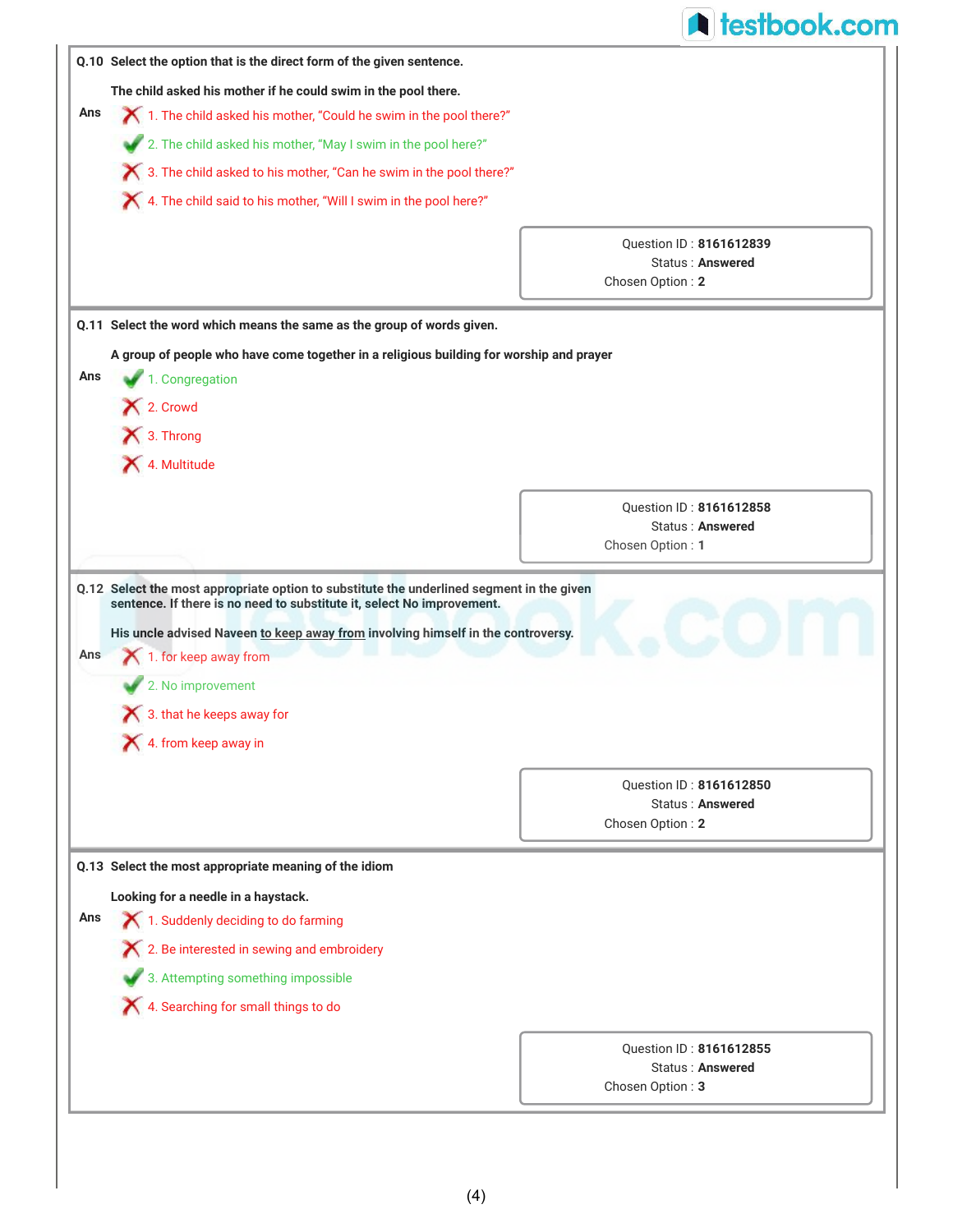|     |                                                                                                                                                                                                                                                                                                                                                                                                                                                                                                                                               | <b>A</b> testbook.com                       |
|-----|-----------------------------------------------------------------------------------------------------------------------------------------------------------------------------------------------------------------------------------------------------------------------------------------------------------------------------------------------------------------------------------------------------------------------------------------------------------------------------------------------------------------------------------------------|---------------------------------------------|
|     | Q.14 Select the most appropriate word to fill in the blank in the given sentence.                                                                                                                                                                                                                                                                                                                                                                                                                                                             |                                             |
|     | He is your brother, _____?                                                                                                                                                                                                                                                                                                                                                                                                                                                                                                                    |                                             |
| Ans | $\blacktriangleright$ 1. is he                                                                                                                                                                                                                                                                                                                                                                                                                                                                                                                |                                             |
|     | $\blacktriangleright$ 2. isn't it                                                                                                                                                                                                                                                                                                                                                                                                                                                                                                             |                                             |
|     | $\bigtimes$ 3. is it                                                                                                                                                                                                                                                                                                                                                                                                                                                                                                                          |                                             |
|     | $4.$ isn't he                                                                                                                                                                                                                                                                                                                                                                                                                                                                                                                                 |                                             |
|     |                                                                                                                                                                                                                                                                                                                                                                                                                                                                                                                                               | Question ID: 8161612863<br>Status: Answered |
|     |                                                                                                                                                                                                                                                                                                                                                                                                                                                                                                                                               | Chosen Option: 4                            |
|     | Q.15 Select the most appropriate ANTONYM of the given word.                                                                                                                                                                                                                                                                                                                                                                                                                                                                                   |                                             |
|     | <b>HEINOUS</b>                                                                                                                                                                                                                                                                                                                                                                                                                                                                                                                                |                                             |
| Ans | 1. Unhealthy                                                                                                                                                                                                                                                                                                                                                                                                                                                                                                                                  |                                             |
|     | 2. Agreeable                                                                                                                                                                                                                                                                                                                                                                                                                                                                                                                                  |                                             |
|     | 13. Unwilling                                                                                                                                                                                                                                                                                                                                                                                                                                                                                                                                 |                                             |
|     | X 4. Biased                                                                                                                                                                                                                                                                                                                                                                                                                                                                                                                                   |                                             |
|     |                                                                                                                                                                                                                                                                                                                                                                                                                                                                                                                                               |                                             |
|     |                                                                                                                                                                                                                                                                                                                                                                                                                                                                                                                                               |                                             |
|     |                                                                                                                                                                                                                                                                                                                                                                                                                                                                                                                                               | Question ID: 8161612853                     |
|     | Q.16 Given below are four jumbled sentences. Select the option that gives their correct order.                                                                                                                                                                                                                                                                                                                                                                                                                                                | Status: Answered<br>Chosen Option: 2        |
| Ans | A. So, clearly, where you get your news from matters, since you can't possibly be expected<br>to verify and authenticate every bit of 'news' you receive.<br>B. Are you really sure those apparently sound bits of medical advice you received as<br>forwards would pass muster with your doctor?<br>C. Yet, we do often forward these in the belief that we are doing a good deed to our friends<br>and relatives.<br>D. Being educated is no guarantee against falling prey to fake news.<br>1. DBCA<br>X 2. BACD<br>X 3. CADB<br>X 4. ACBD |                                             |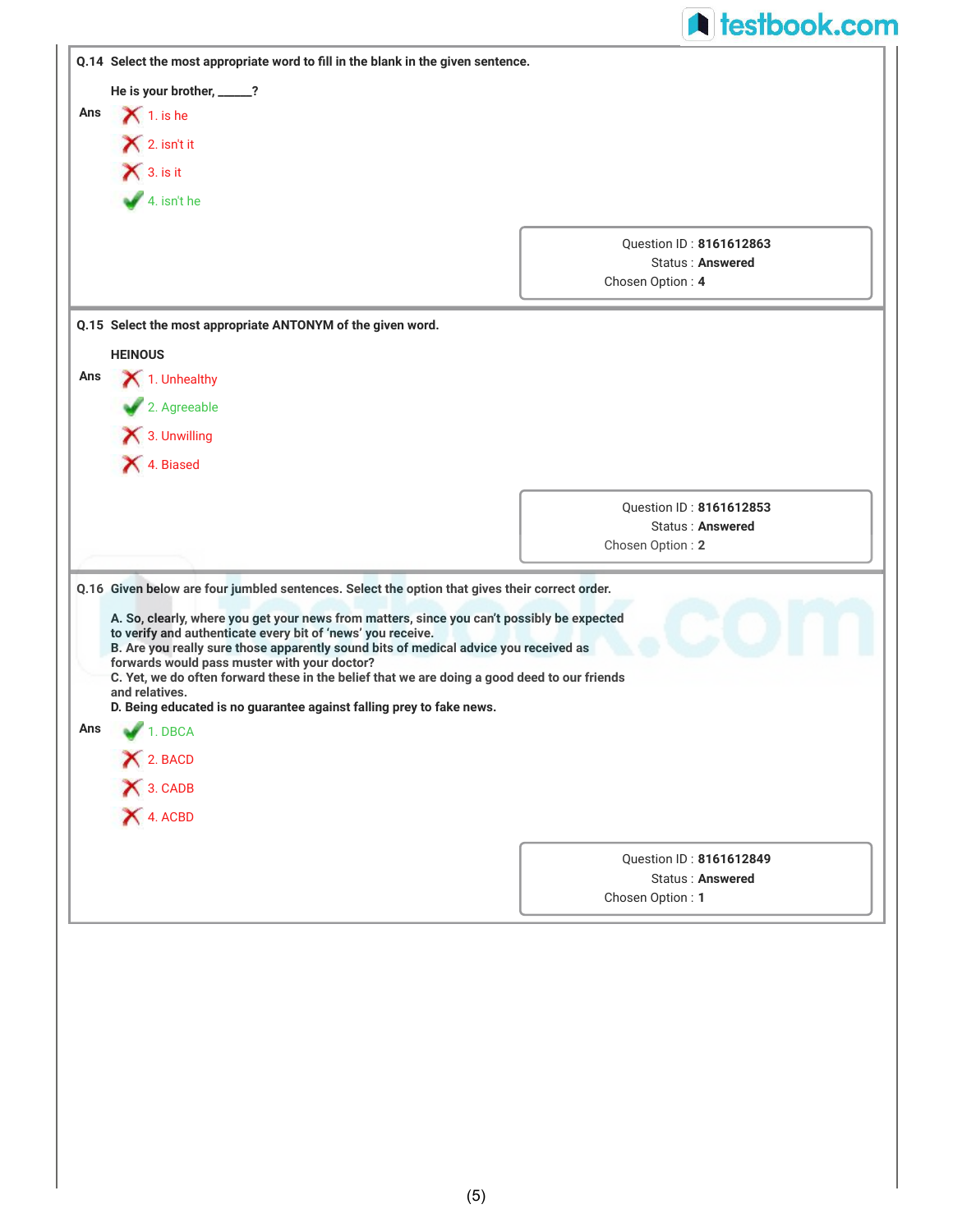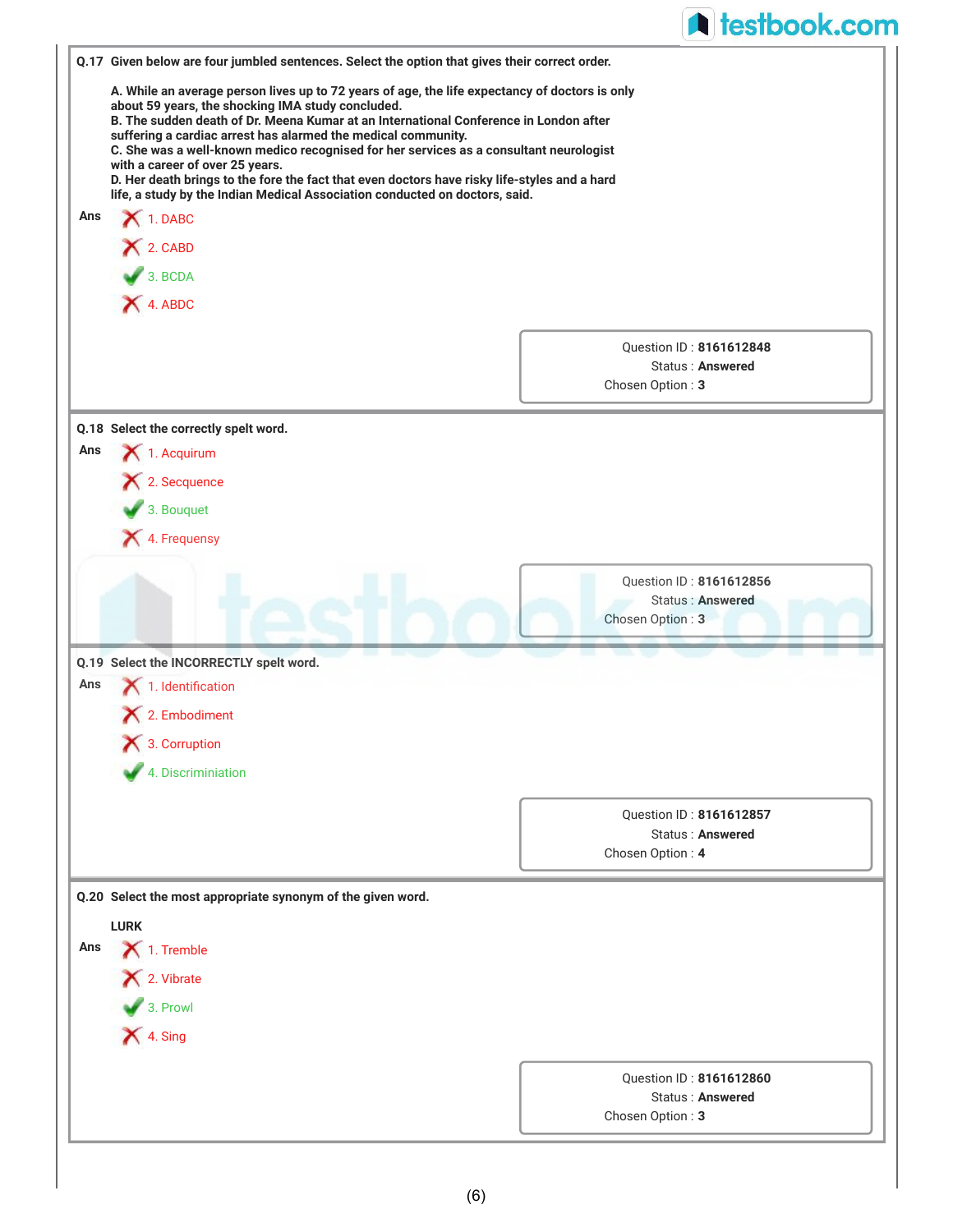|     |                                                                                                                                                                                                                                                                      | <b>A</b> testbook.com                                           |
|-----|----------------------------------------------------------------------------------------------------------------------------------------------------------------------------------------------------------------------------------------------------------------------|-----------------------------------------------------------------|
|     | Q.21 Select the most appropriate meaning of the underlined idiom in the given sentence.                                                                                                                                                                              |                                                                 |
|     | Anu jumped the gun and announced their plans at the dinner table.                                                                                                                                                                                                    |                                                                 |
| Ans | 1. shouted loudly                                                                                                                                                                                                                                                    |                                                                 |
|     | X 2. started shooting                                                                                                                                                                                                                                                |                                                                 |
|     | 3. acted hastily                                                                                                                                                                                                                                                     |                                                                 |
|     | 4. ate quickly                                                                                                                                                                                                                                                       |                                                                 |
|     |                                                                                                                                                                                                                                                                      | Question ID: 8161612854                                         |
|     |                                                                                                                                                                                                                                                                      | <b>Status: Answered</b>                                         |
|     |                                                                                                                                                                                                                                                                      | Chosen Option: 3                                                |
|     | Q.22 Identify the segment in the given sentence which contains the grammatical error.                                                                                                                                                                                |                                                                 |
|     | Have I ever told you what lovely pickles my grandmother used to made when she was in<br>Visakhapatnam?                                                                                                                                                               |                                                                 |
| Ans | 1. used to made                                                                                                                                                                                                                                                      |                                                                 |
|     | $\blacktriangleright$ 2. what lovely pickles                                                                                                                                                                                                                         |                                                                 |
|     | 3. when she was in                                                                                                                                                                                                                                                   |                                                                 |
|     | 4. Have I ever told you                                                                                                                                                                                                                                              |                                                                 |
|     |                                                                                                                                                                                                                                                                      | Question ID: 8161612841                                         |
|     |                                                                                                                                                                                                                                                                      | <b>Status: Answered</b>                                         |
|     | <b>STATISTICS</b>                                                                                                                                                                                                                                                    | Chosen Option: 2                                                |
| Ans | Aryan told Sriram, "Don't worry I can be able to climb that tree to reach the fruit."<br>1. I can be able to<br>2. Don't worry                                                                                                                                       |                                                                 |
|     | 3. to reach the fruit                                                                                                                                                                                                                                                |                                                                 |
|     | 4. climb that tree                                                                                                                                                                                                                                                   |                                                                 |
|     |                                                                                                                                                                                                                                                                      | Question ID: 8161612840                                         |
|     |                                                                                                                                                                                                                                                                      | Status: Answered<br>Chosen Option: 1                            |
|     | Q.24 Select the most appropriate option to substitute the underlined segment in the given<br>sentence. If there is no need to substitute it, select No improvement.<br>There is a double-digit growth in salaries of vocational jobs now and the trend are likely to |                                                                 |
|     | continue in the coming years.<br>$\blacktriangle$ 1. No improvement                                                                                                                                                                                                  |                                                                 |
|     | 2. is likely for continuing                                                                                                                                                                                                                                          |                                                                 |
|     | 3. is like to be continued                                                                                                                                                                                                                                           |                                                                 |
| Ans | 4. is likely to continue                                                                                                                                                                                                                                             |                                                                 |
|     |                                                                                                                                                                                                                                                                      |                                                                 |
|     |                                                                                                                                                                                                                                                                      | Question ID: 8161612851<br>Status: Answered<br>Chosen Option: 4 |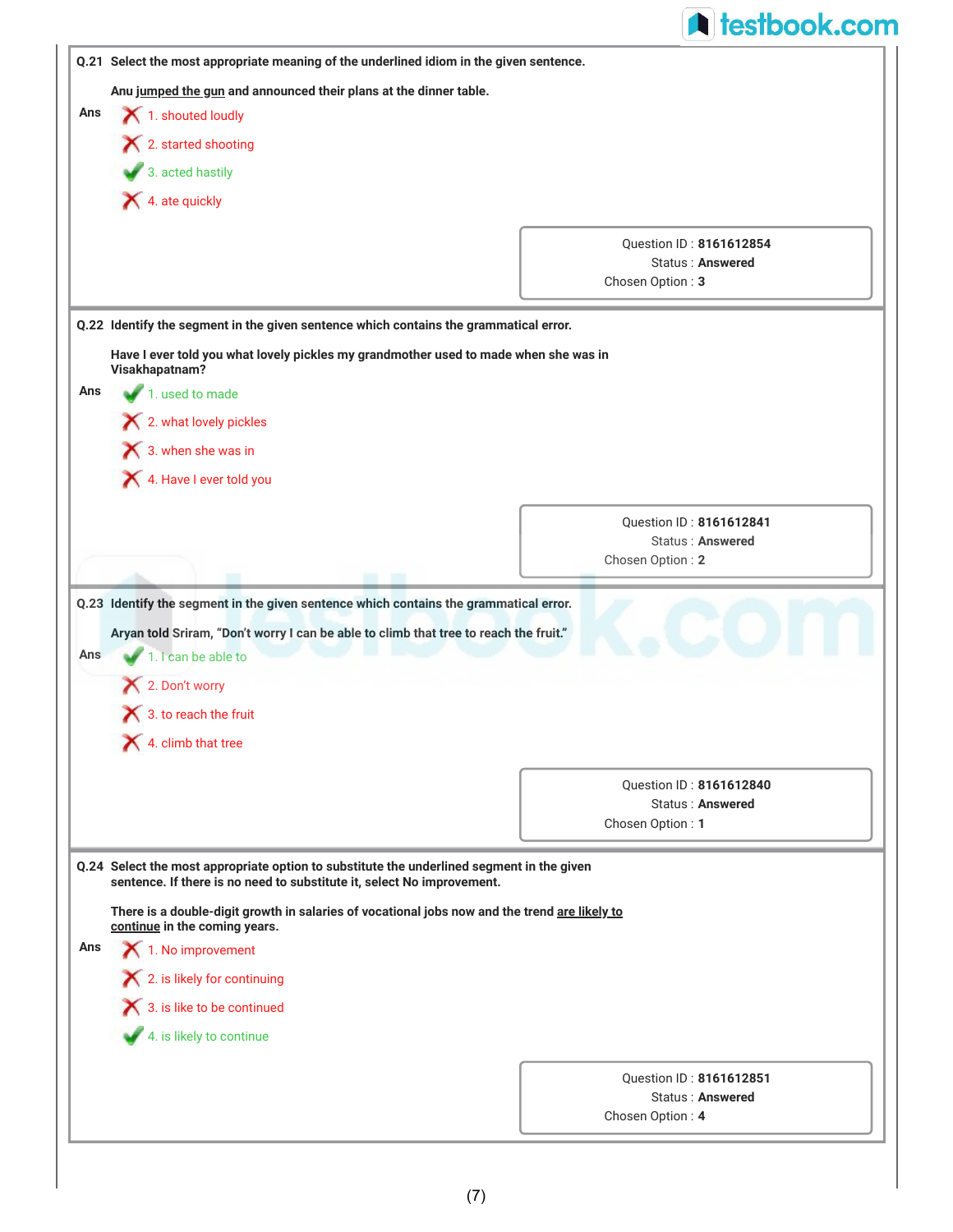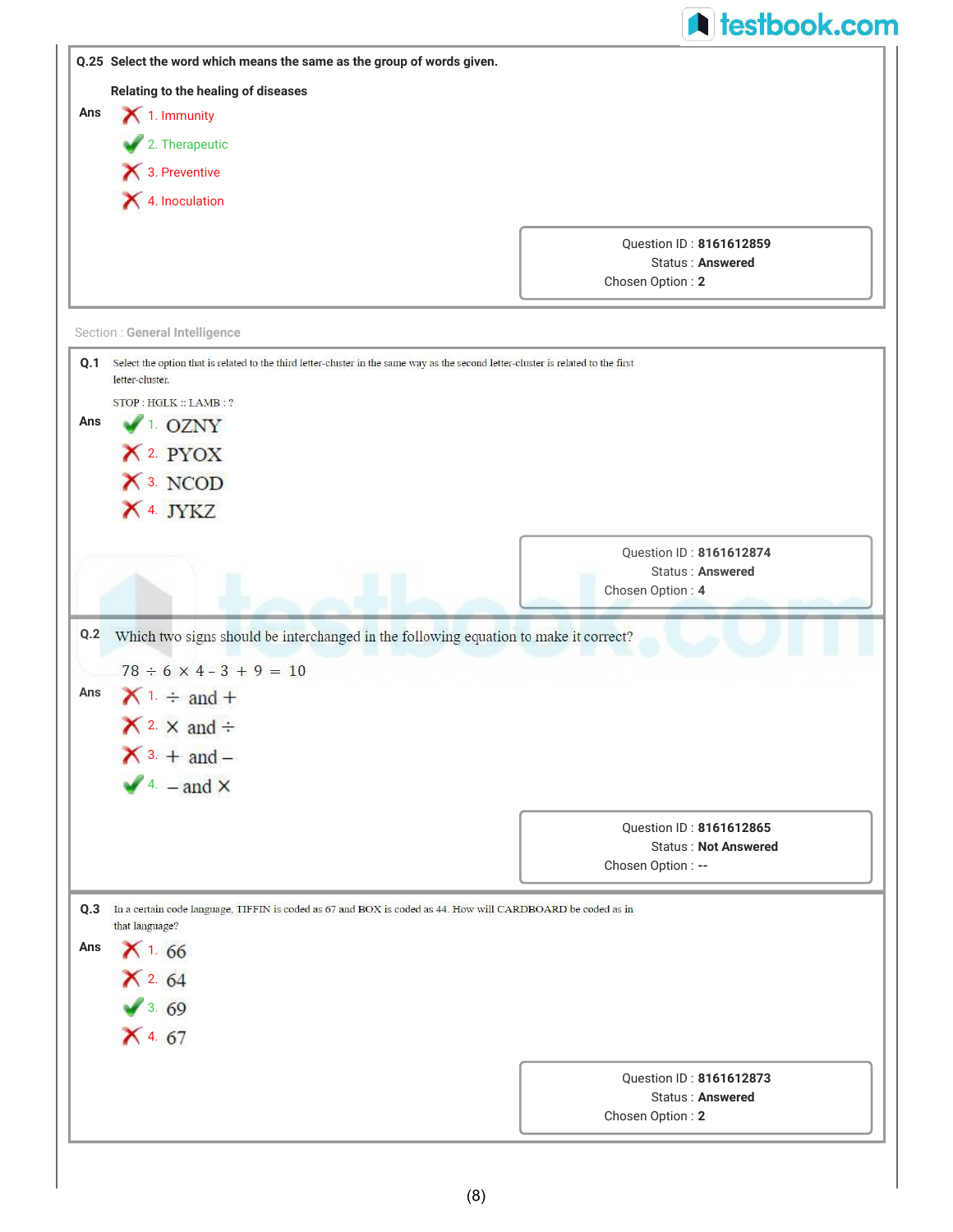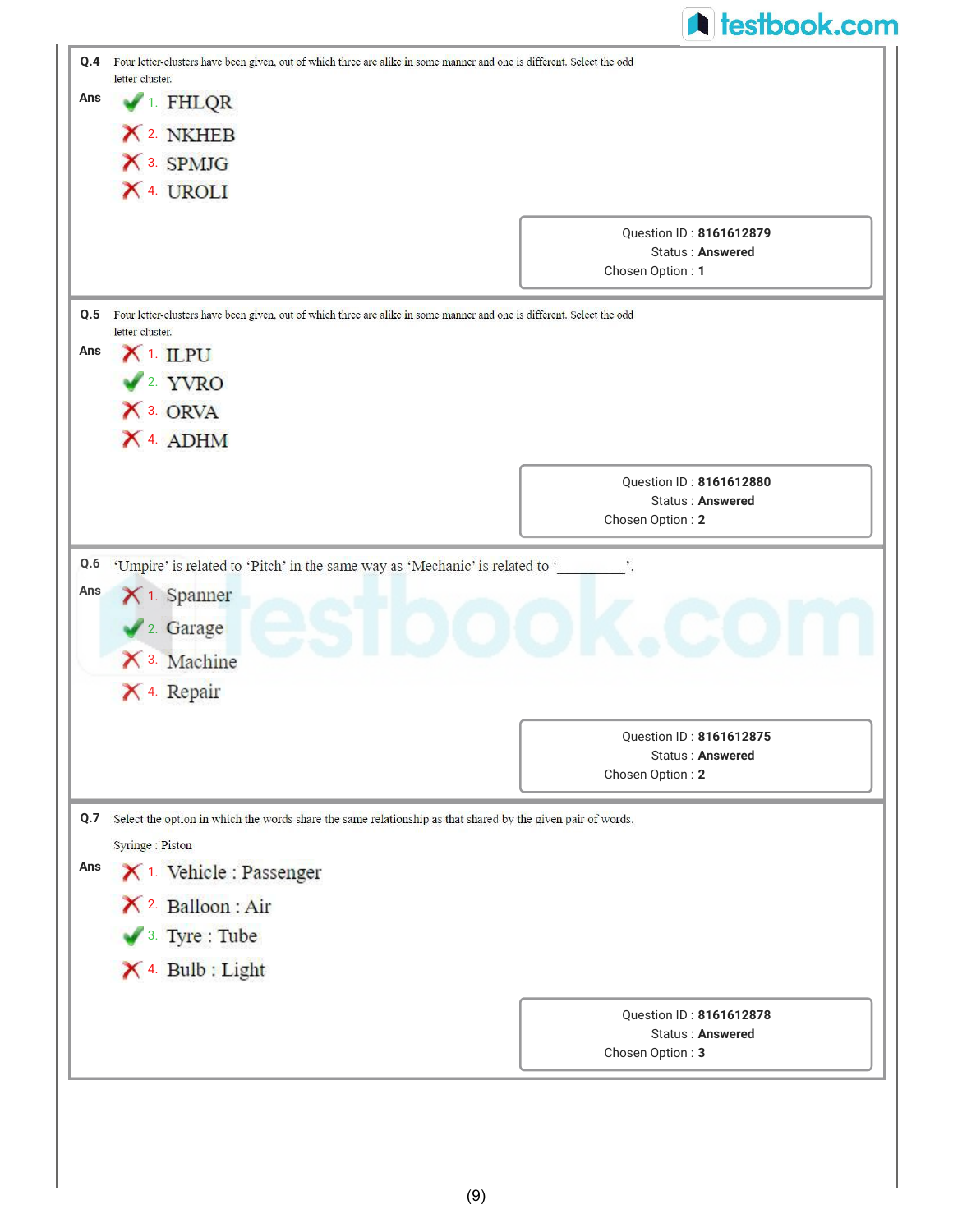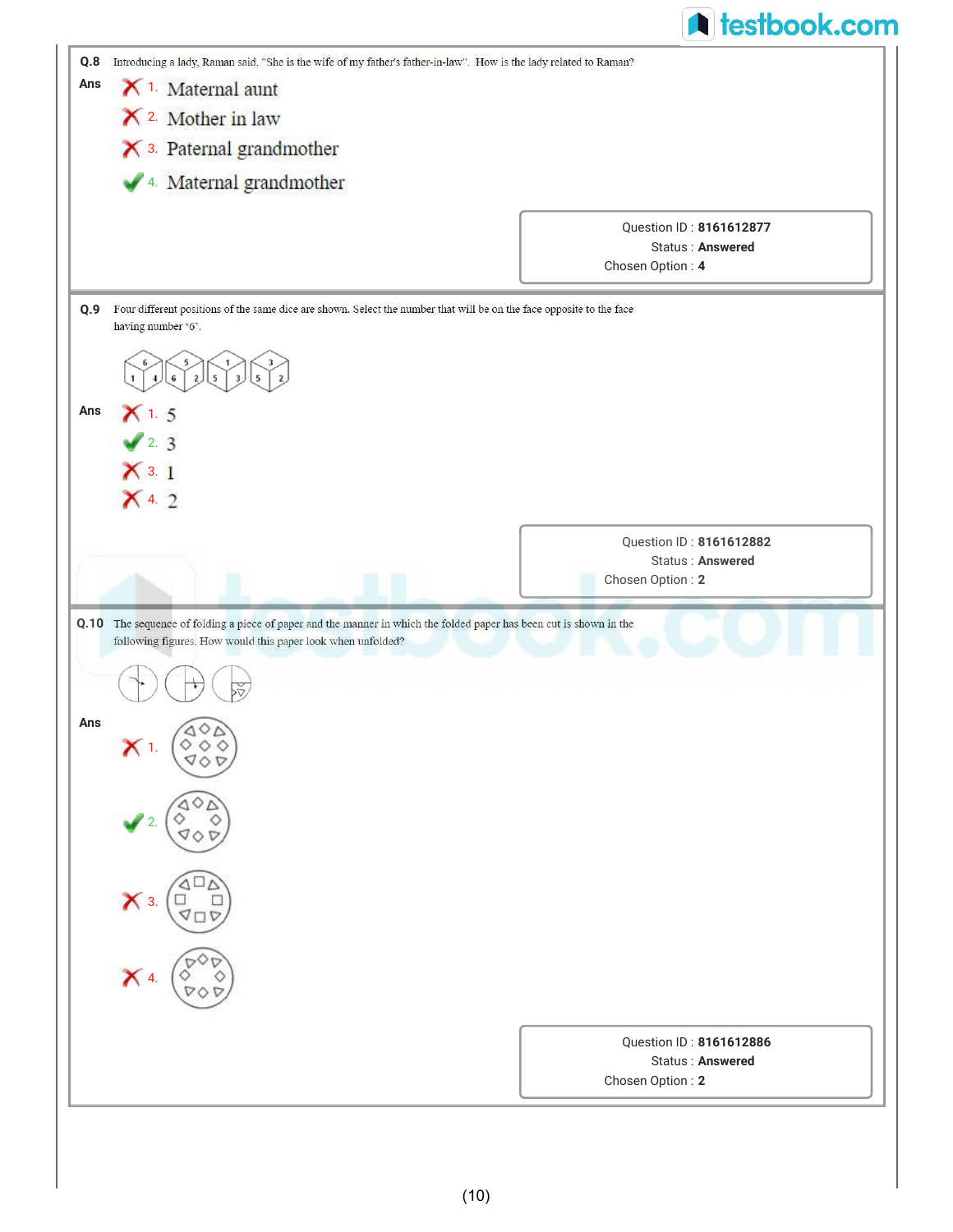|     |                                                                                                                                                                                                                                                                                                     | <b>A</b> testbook.com                              |  |
|-----|-----------------------------------------------------------------------------------------------------------------------------------------------------------------------------------------------------------------------------------------------------------------------------------------------------|----------------------------------------------------|--|
|     | <b>Q.11</b> Select the correct mirror image of the given figure when the mirror is placed to the right side of the figure.                                                                                                                                                                          |                                                    |  |
|     |                                                                                                                                                                                                                                                                                                     |                                                    |  |
| Ans |                                                                                                                                                                                                                                                                                                     |                                                    |  |
|     | $\boldsymbol{\mathsf{x}}$                                                                                                                                                                                                                                                                           |                                                    |  |
|     | X <sub>2</sub>                                                                                                                                                                                                                                                                                      |                                                    |  |
|     |                                                                                                                                                                                                                                                                                                     |                                                    |  |
|     |                                                                                                                                                                                                                                                                                                     |                                                    |  |
|     |                                                                                                                                                                                                                                                                                                     |                                                    |  |
|     |                                                                                                                                                                                                                                                                                                     | Question ID: 8161612887                            |  |
|     |                                                                                                                                                                                                                                                                                                     | <b>Status: Answered</b><br>Chosen Option: 4        |  |
|     | Q.12 Read the given statements and conclusions carefully. Assuming that the information given in the statements is true,<br>even if it appears to be at variance with commonly known facts, decide which of the given conclusions logically<br>follow(s) from the statements.<br><b>Statements:</b> |                                                    |  |
|     | 1. All cars are motors.<br>2. All motors are cycles.                                                                                                                                                                                                                                                |                                                    |  |
|     | <b>Conclusions:</b><br>I. All cycles are cars.<br>II. All cars are cycles.                                                                                                                                                                                                                          |                                                    |  |
|     | $X$ <sup>1.</sup> Neither conclusion I nor II follows.                                                                                                                                                                                                                                              |                                                    |  |
|     | 2. Only conclusion II follows.                                                                                                                                                                                                                                                                      |                                                    |  |
|     | $\mathsf{\times}$ 3. Both conclusions I and II follow.                                                                                                                                                                                                                                              |                                                    |  |
|     | X 4. Only conclusion I follows.                                                                                                                                                                                                                                                                     |                                                    |  |
| Ans |                                                                                                                                                                                                                                                                                                     | Question ID: 8161612881<br><b>Status: Answered</b> |  |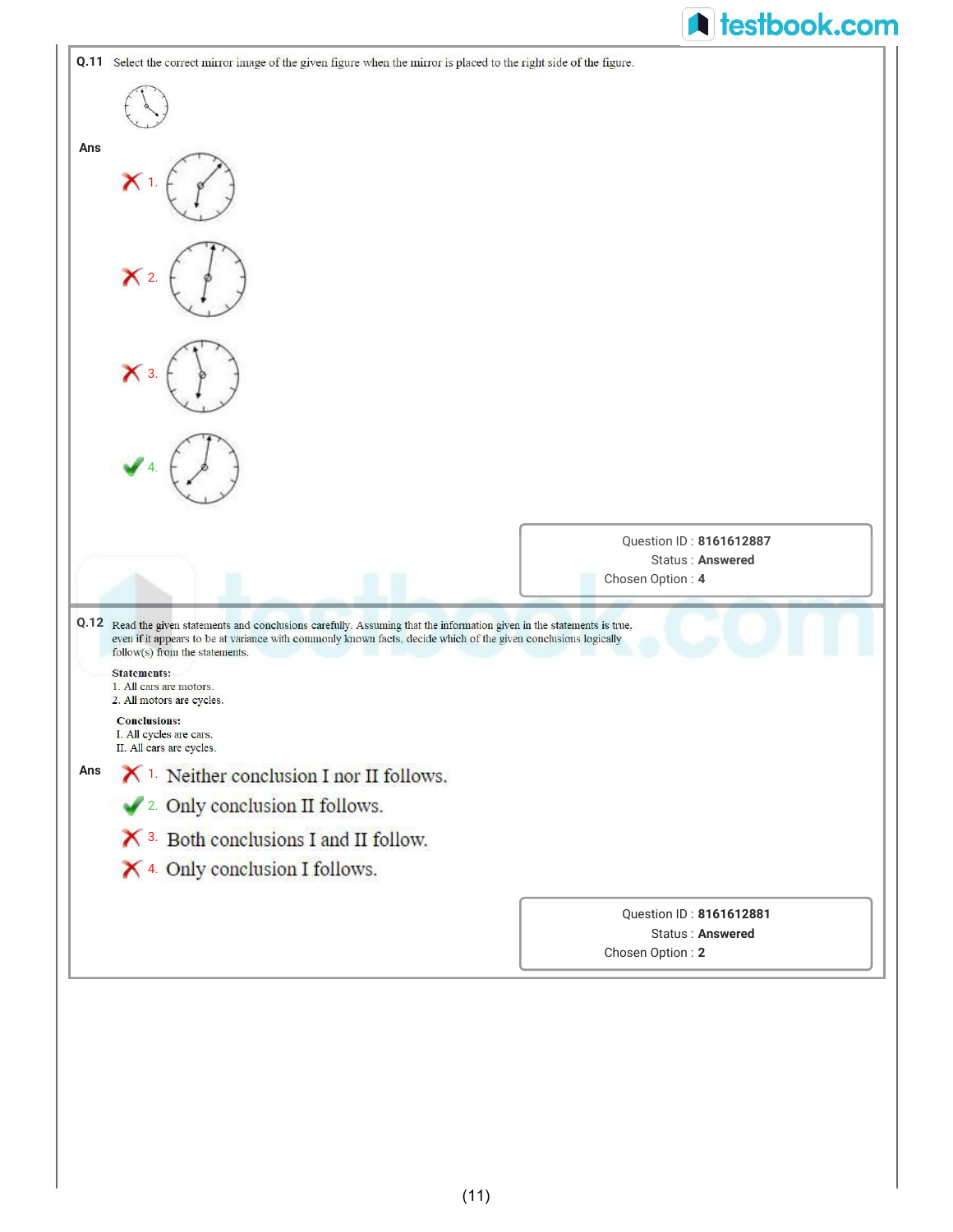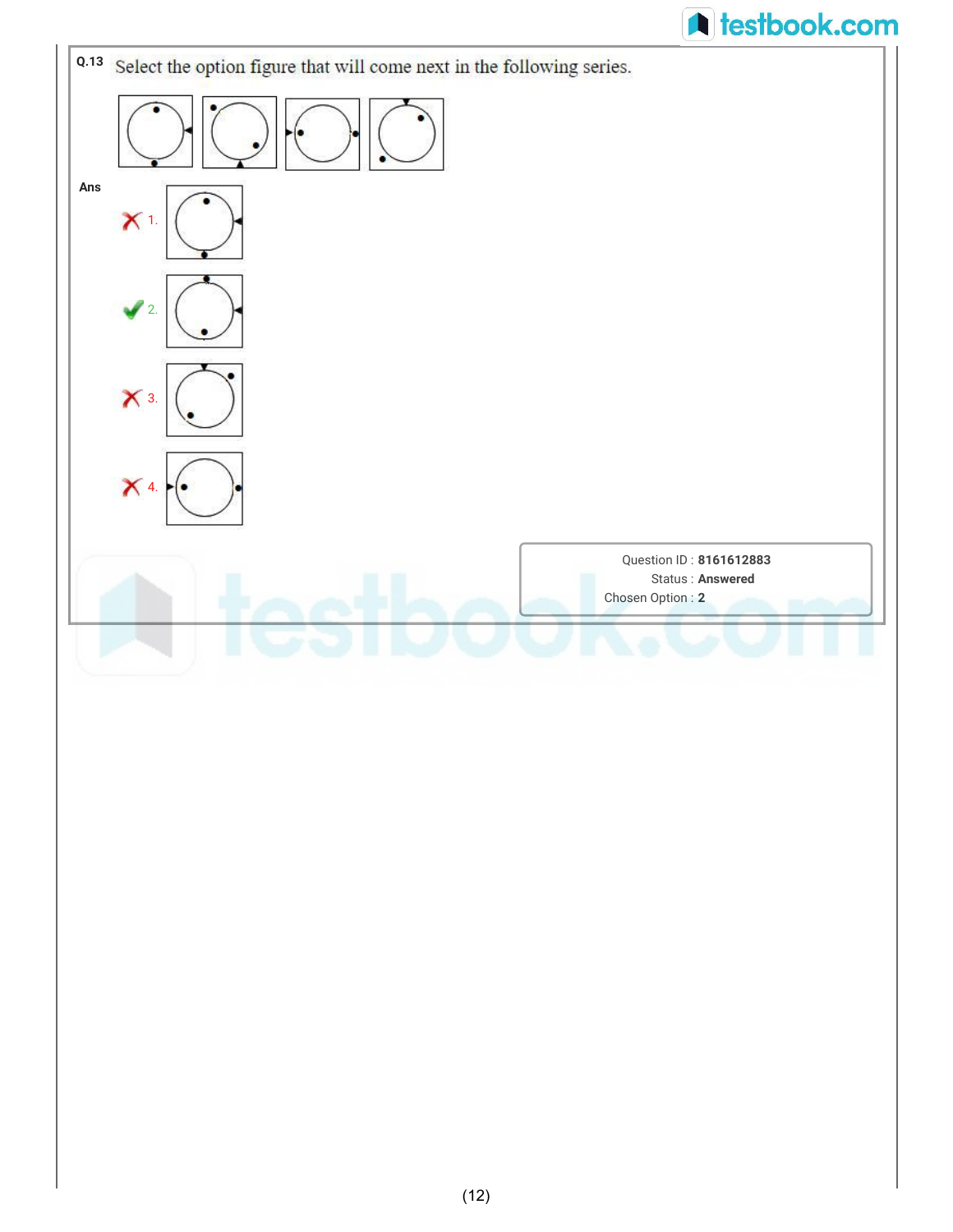|                                                                                                             | <b>A</b> testbook.com                                  |
|-------------------------------------------------------------------------------------------------------------|--------------------------------------------------------|
| Q.14 Select the Venn diagram that best illustrates the relationship between the following classes.          |                                                        |
| Fruits, Eatables, Cookies                                                                                   |                                                        |
| Ans                                                                                                         |                                                        |
|                                                                                                             |                                                        |
|                                                                                                             |                                                        |
| $\mathsf{X}$ 2                                                                                              |                                                        |
|                                                                                                             |                                                        |
|                                                                                                             |                                                        |
| $\mathsf{X}$ 3.                                                                                             |                                                        |
|                                                                                                             |                                                        |
|                                                                                                             |                                                        |
|                                                                                                             |                                                        |
|                                                                                                             |                                                        |
|                                                                                                             |                                                        |
|                                                                                                             | Question ID: 8161612888                                |
|                                                                                                             | Status: Answered<br>Chosen Option: 4                   |
| Q.15 Select the option in which the numbers are related in the same way as are the numbers of the following |                                                        |
| set.<br>(11, 57, 8)                                                                                         |                                                        |
| Ans<br>(1. (15, 81, 12))                                                                                    |                                                        |
| $\times$ 2. (12, 64, 10)                                                                                    |                                                        |
|                                                                                                             |                                                        |
|                                                                                                             |                                                        |
| $\times$ 3. (15, 38, 13)                                                                                    |                                                        |
| $X$ 4. (18, 89, 15)                                                                                         |                                                        |
|                                                                                                             | Question ID: 8161612868<br><b>Status: Not Answered</b> |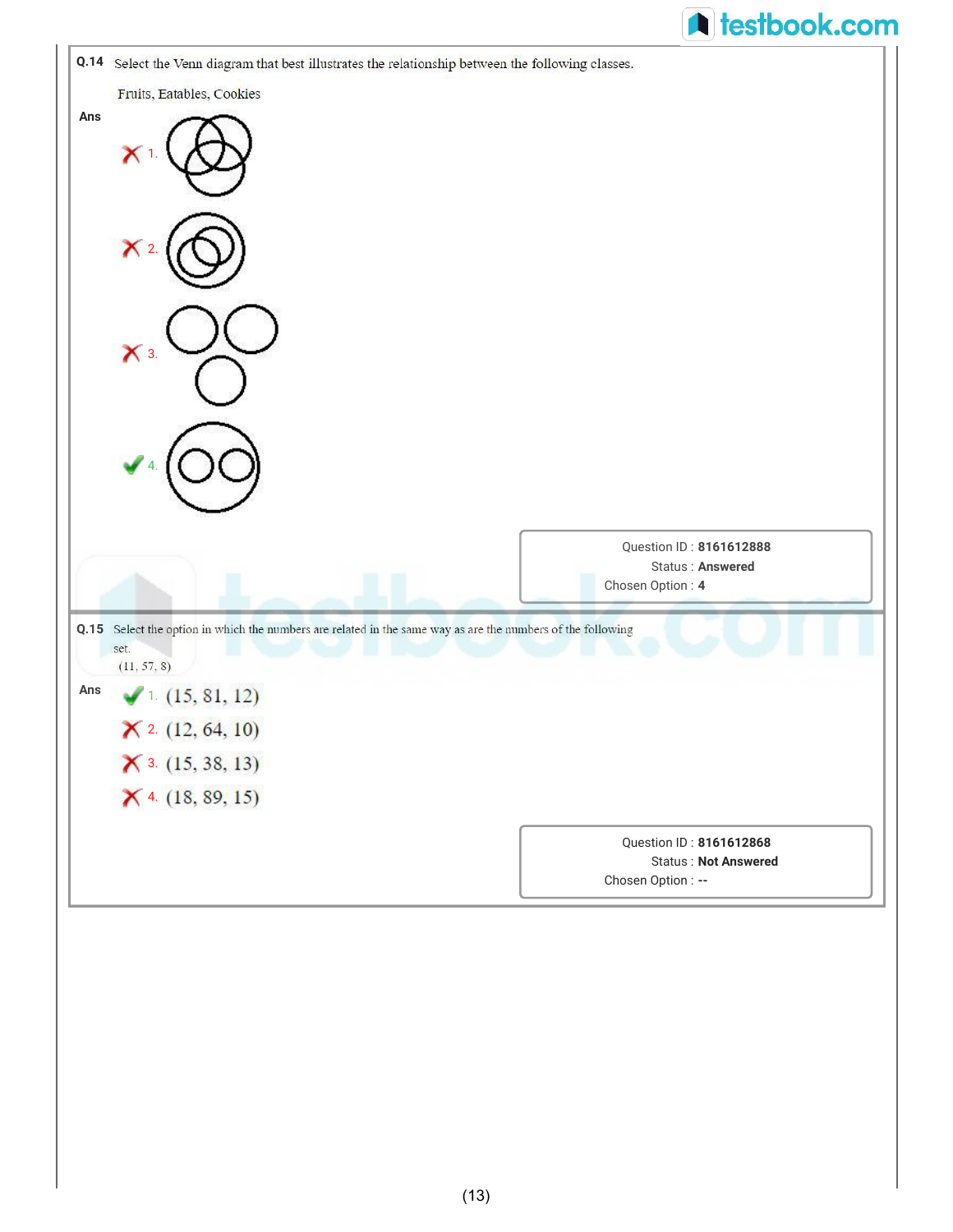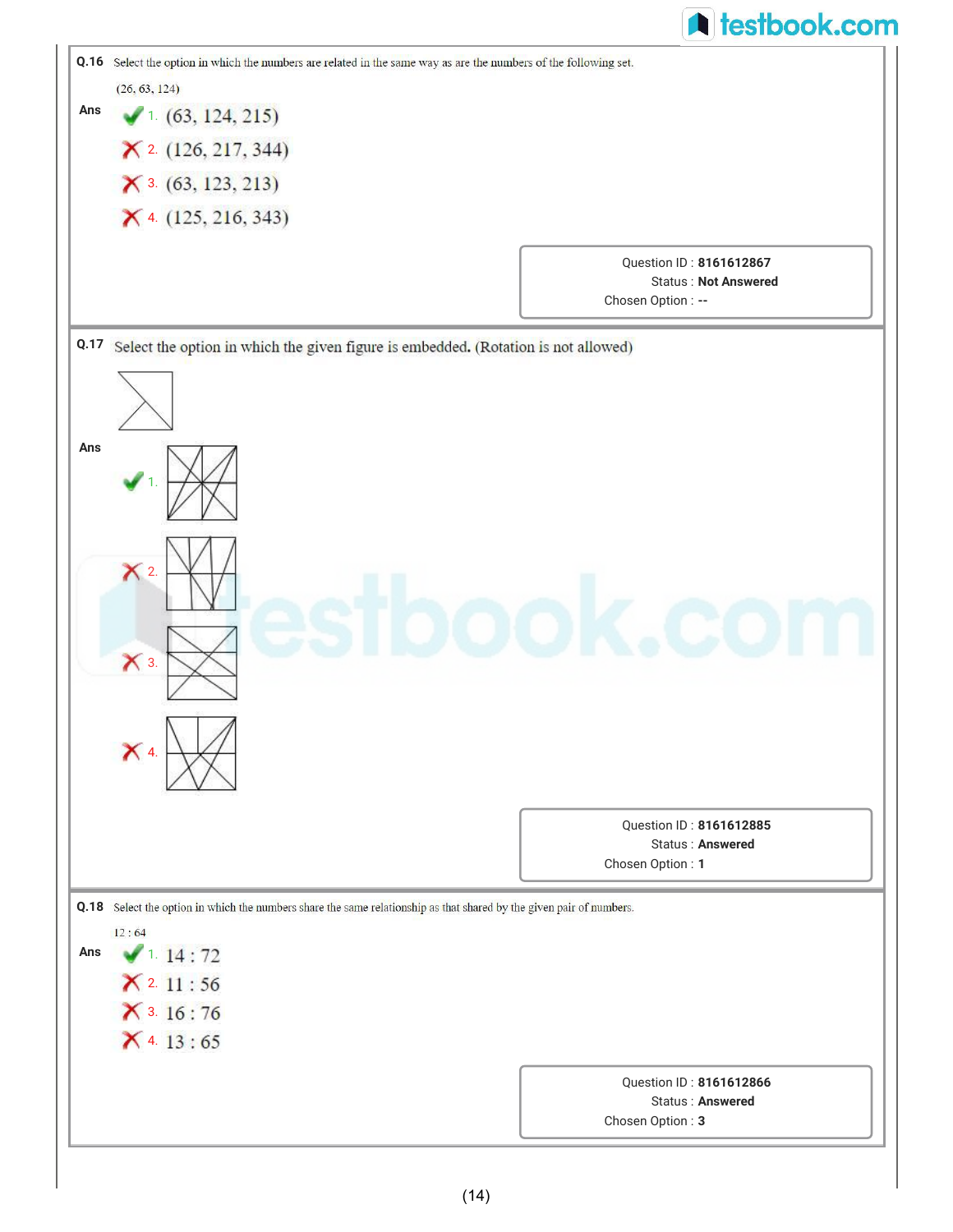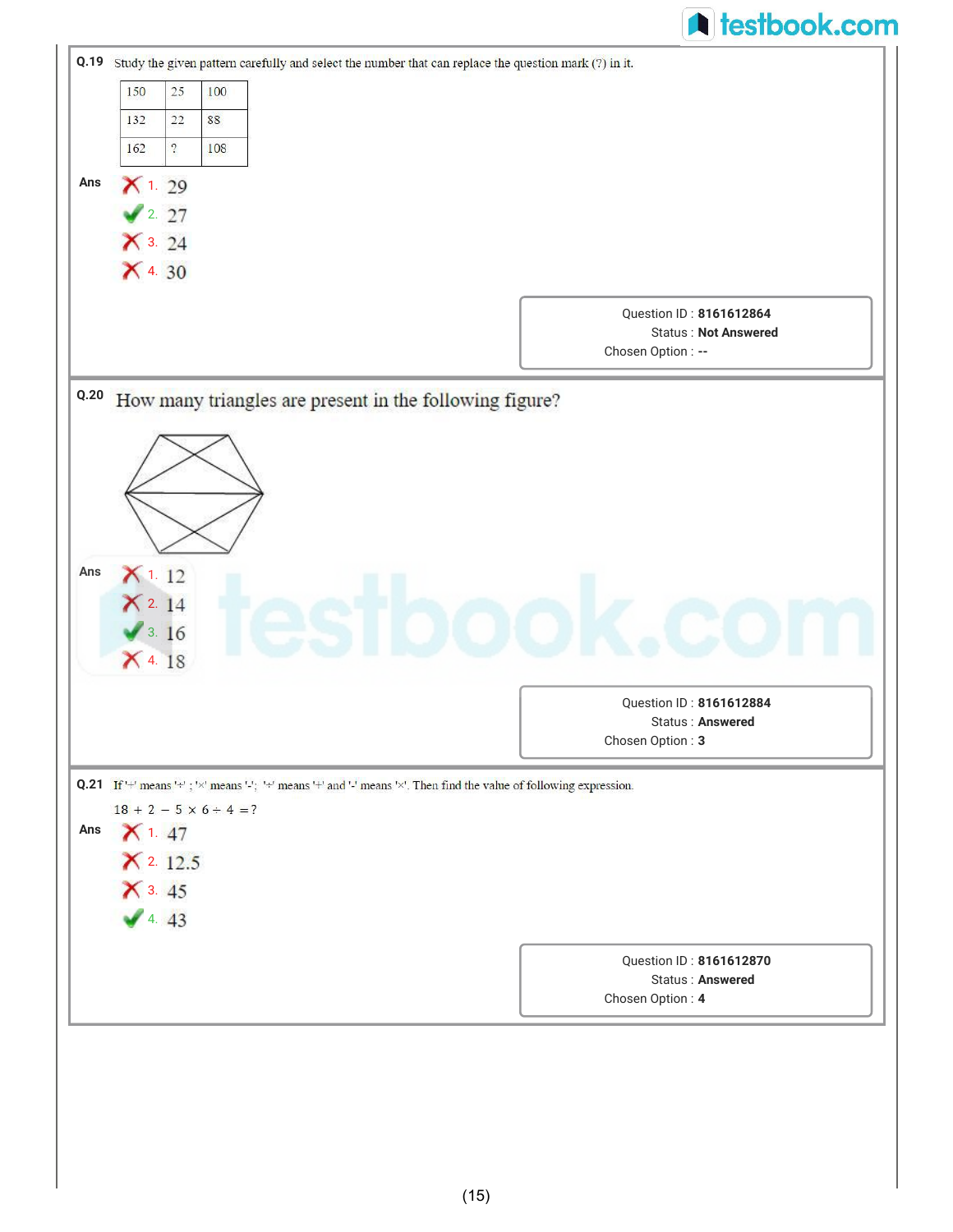|      |                                                                                                                                         | <b>A</b> testbook.com       |
|------|-----------------------------------------------------------------------------------------------------------------------------------------|-----------------------------|
| Q.22 | Select the number that can replace the question mark (?) in the following series.                                                       |                             |
|      | 2, 2, 6, 10, 22, 42, ?                                                                                                                  |                             |
| Ans  | $X$ 1.64                                                                                                                                |                             |
|      | $X^2.84$                                                                                                                                |                             |
|      | $X$ 3. 82                                                                                                                               |                             |
|      | 4.86                                                                                                                                    |                             |
|      |                                                                                                                                         | Question ID: 8161612869     |
|      |                                                                                                                                         | <b>Status: Not Answered</b> |
|      |                                                                                                                                         | Chosen Option: --           |
| Q.23 | Which letter will replace the question mark (?) to complete the following series?                                                       |                             |
|      | F, I, M, ?, X                                                                                                                           |                             |
| Ans  | $\sqrt{1}$ R                                                                                                                            |                             |
|      | $X$ 2. S                                                                                                                                |                             |
|      | $X$ 3. $Q$                                                                                                                              |                             |
|      | $X$ 4. $T$                                                                                                                              |                             |
|      |                                                                                                                                         | Question ID: 8161612871     |
|      |                                                                                                                                         | <b>Status: Answered</b>     |
|      |                                                                                                                                         | Chosen Option: 1            |
| Ans  | Q.24 In a certain code language, HIMACHAL is written as LAHCAMIH. How will MAGNETIC be written as in that<br>language?<br>X 1. ETICNGAM |                             |
|      | X 2. GAMNECIT                                                                                                                           |                             |
|      | <sup>3</sup> . CITENGAM                                                                                                                 |                             |
|      | X 4. CIETNGAM                                                                                                                           |                             |
|      |                                                                                                                                         | Question ID: 8161612872     |
|      |                                                                                                                                         | <b>Status: Answered</b>     |
|      |                                                                                                                                         | Chosen Option: 3            |
|      | Q.25 Which letter-cluster will replace the question mark (?) to complete the following series?                                          |                             |
|      | PGD, SEE, VCF, ?, ?                                                                                                                     |                             |
| Ans  | X <sup>1</sup> . YAH, BZH                                                                                                               |                             |
|      | X 2. YAD, BYH                                                                                                                           |                             |
|      | X 3. ZBD, CYI                                                                                                                           |                             |
|      | 4. YAG, BYH                                                                                                                             |                             |
|      |                                                                                                                                         | Question ID: 8161612876     |
|      |                                                                                                                                         | <b>Status: Answered</b>     |
|      |                                                                                                                                         | Chosen Option: 4            |

Section : **Quantitative Aptitude(Basic Arithmetic Skill)**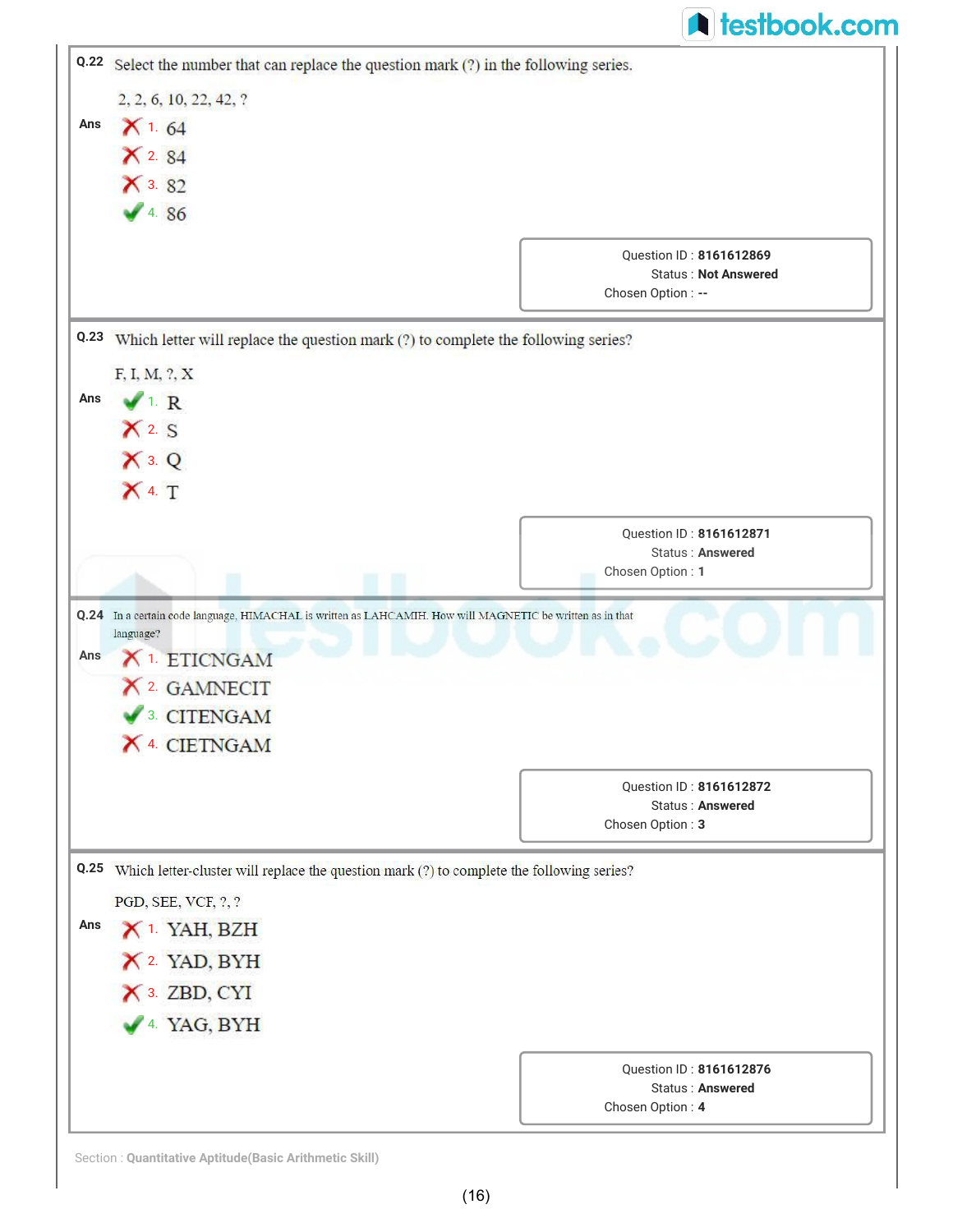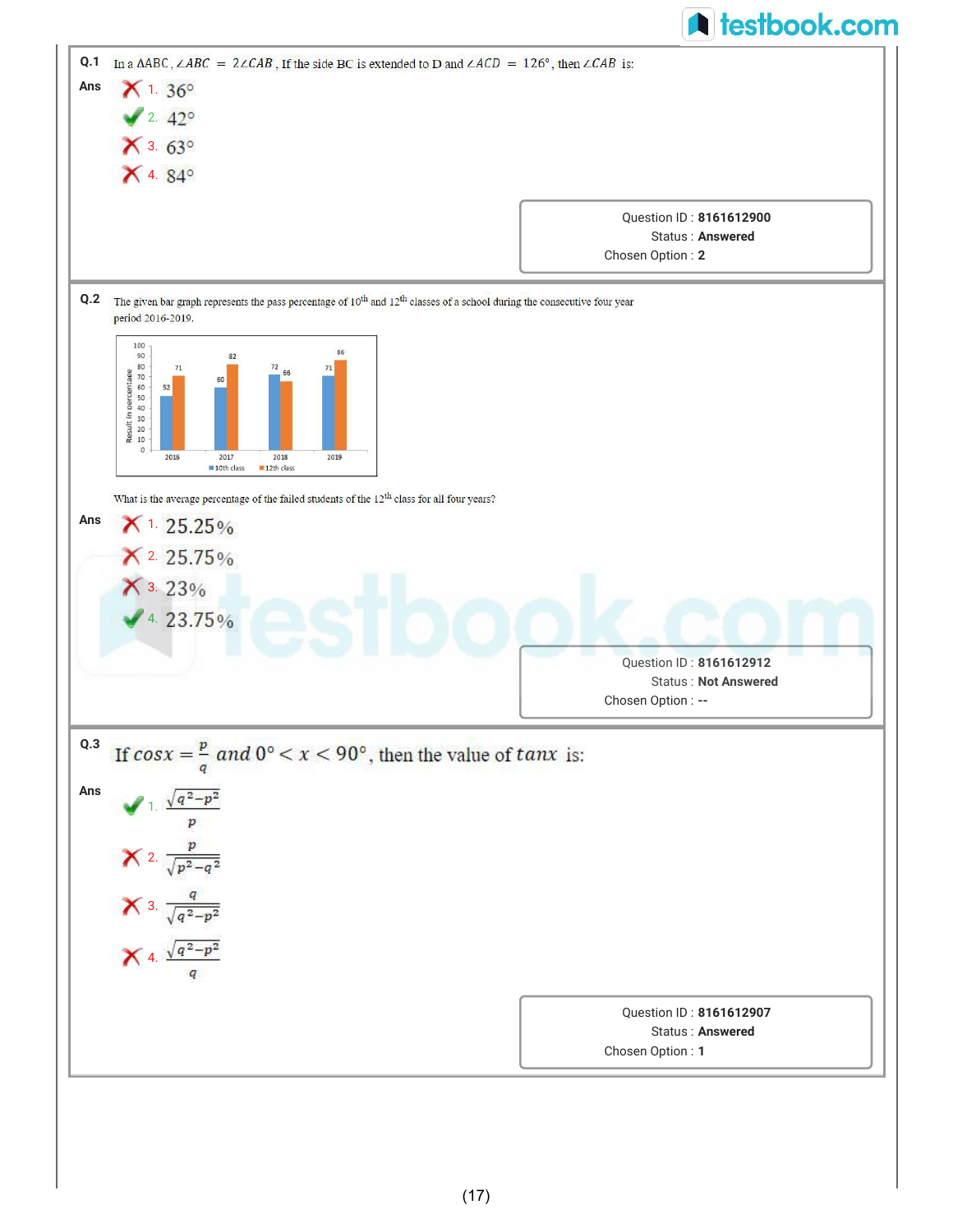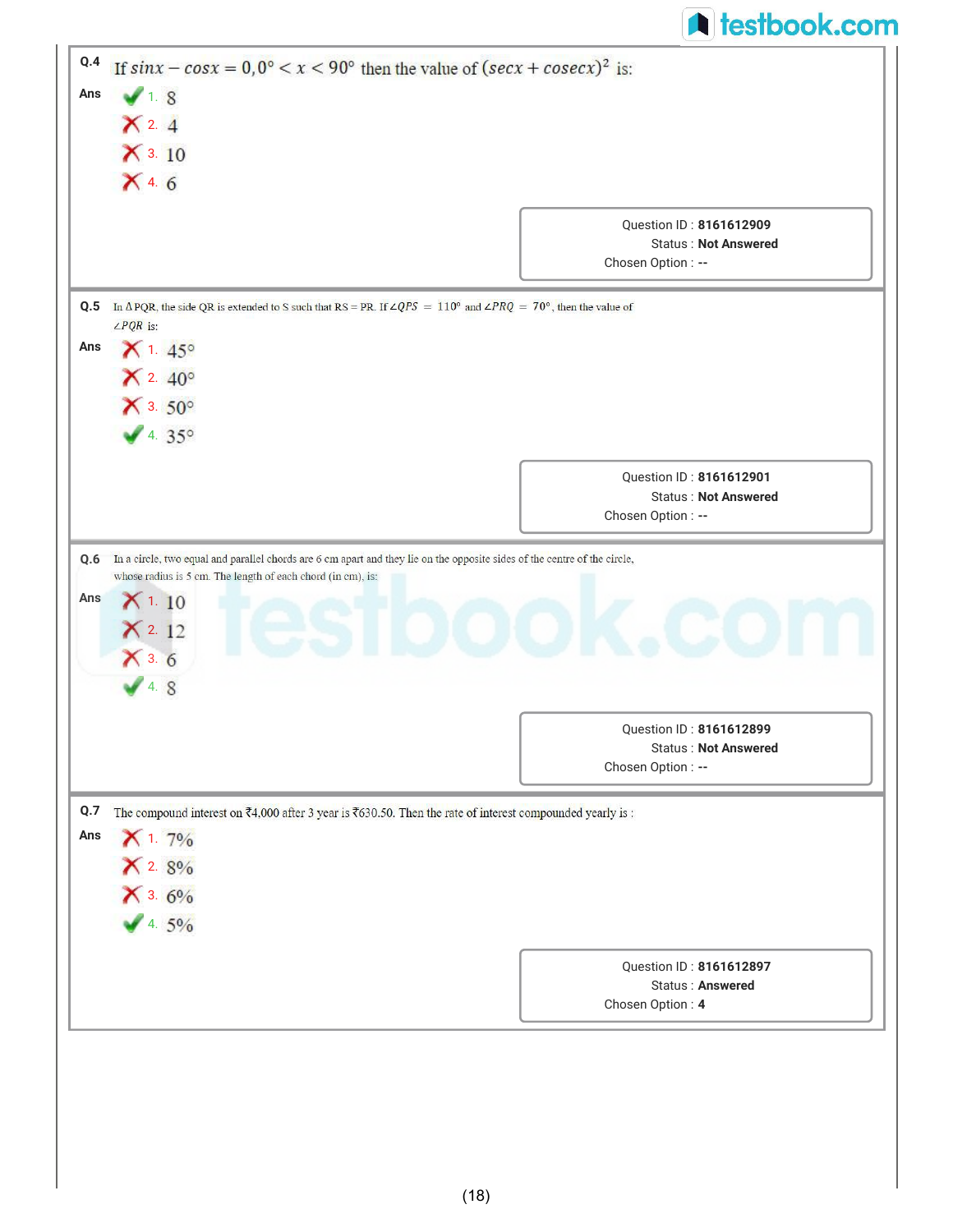| Q.8         |                          | <b>A</b> testbook.com                                                                                                    |
|-------------|--------------------------|--------------------------------------------------------------------------------------------------------------------------|
|             | distance in minutes is:  | Mohan covers a distance of 2.5 km by scooter at the rate of 30 km/h. The time taken by Mohan to cover the given          |
| Ans         | $X$ 1. 8                 |                                                                                                                          |
|             | $\times$ 2.10            |                                                                                                                          |
|             | $\sqrt{3.5}$             |                                                                                                                          |
|             |                          |                                                                                                                          |
|             | X4.6                     |                                                                                                                          |
|             |                          | <b>Ouestion ID: 8161612890</b>                                                                                           |
|             |                          | Status: Answered<br>Chosen Option: 3                                                                                     |
|             |                          |                                                                                                                          |
| Q.9         |                          | The value of $27 + [3(50 - 20) + 168 \div 4 + 2 - 11 \times 2]$ is:                                                      |
| Ans         | 1.139                    |                                                                                                                          |
|             | $X$ 2. 149               |                                                                                                                          |
|             | $X$ 3. 245               |                                                                                                                          |
|             | X 4. 239                 |                                                                                                                          |
|             |                          |                                                                                                                          |
|             |                          | Question ID: 8161612906                                                                                                  |
|             |                          | Status: Answered<br>Chosen Option: 1                                                                                     |
|             |                          |                                                                                                                          |
|             |                          | Q.10 The average marks of Ravi in five subjects are 150, but in mathematics 43 was misread as 23 during the calculation. |
| Ans         | The correct average is:  |                                                                                                                          |
|             | 1.154                    |                                                                                                                          |
|             | $X$ 2.150                |                                                                                                                          |
|             | $X$ 3. 160               |                                                                                                                          |
|             | X 4. 148                 |                                                                                                                          |
|             |                          |                                                                                                                          |
|             |                          | Question ID: 8161612892                                                                                                  |
|             |                          | Status: Answered                                                                                                         |
|             |                          | Chosen Option: 1                                                                                                         |
|             |                          | A circle is centred at O. Two tangents AP and AQ are drawn from an external point A. If ∠POQ = 118°, then ∠PAQ is        |
|             | equal to:                |                                                                                                                          |
|             | $X$ 1. 112 $^{\circ}$    |                                                                                                                          |
|             | $2.62^{\circ}$           |                                                                                                                          |
|             |                          |                                                                                                                          |
|             | $X$ 3. 98°<br>$X$ 4. 72° |                                                                                                                          |
|             |                          |                                                                                                                          |
| Q.11<br>Ans |                          | Question ID: 8161612898<br><b>Status: Not Answered</b>                                                                   |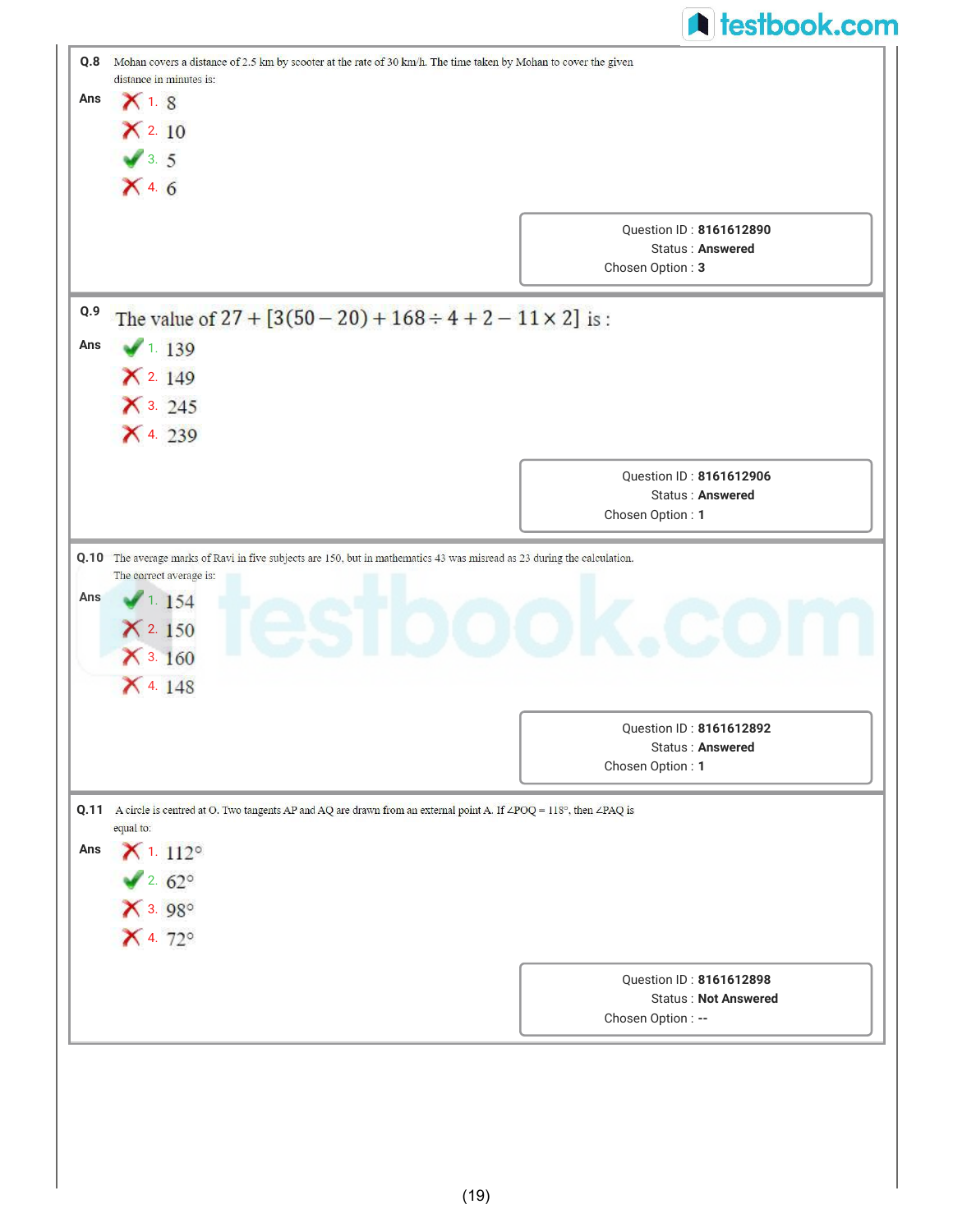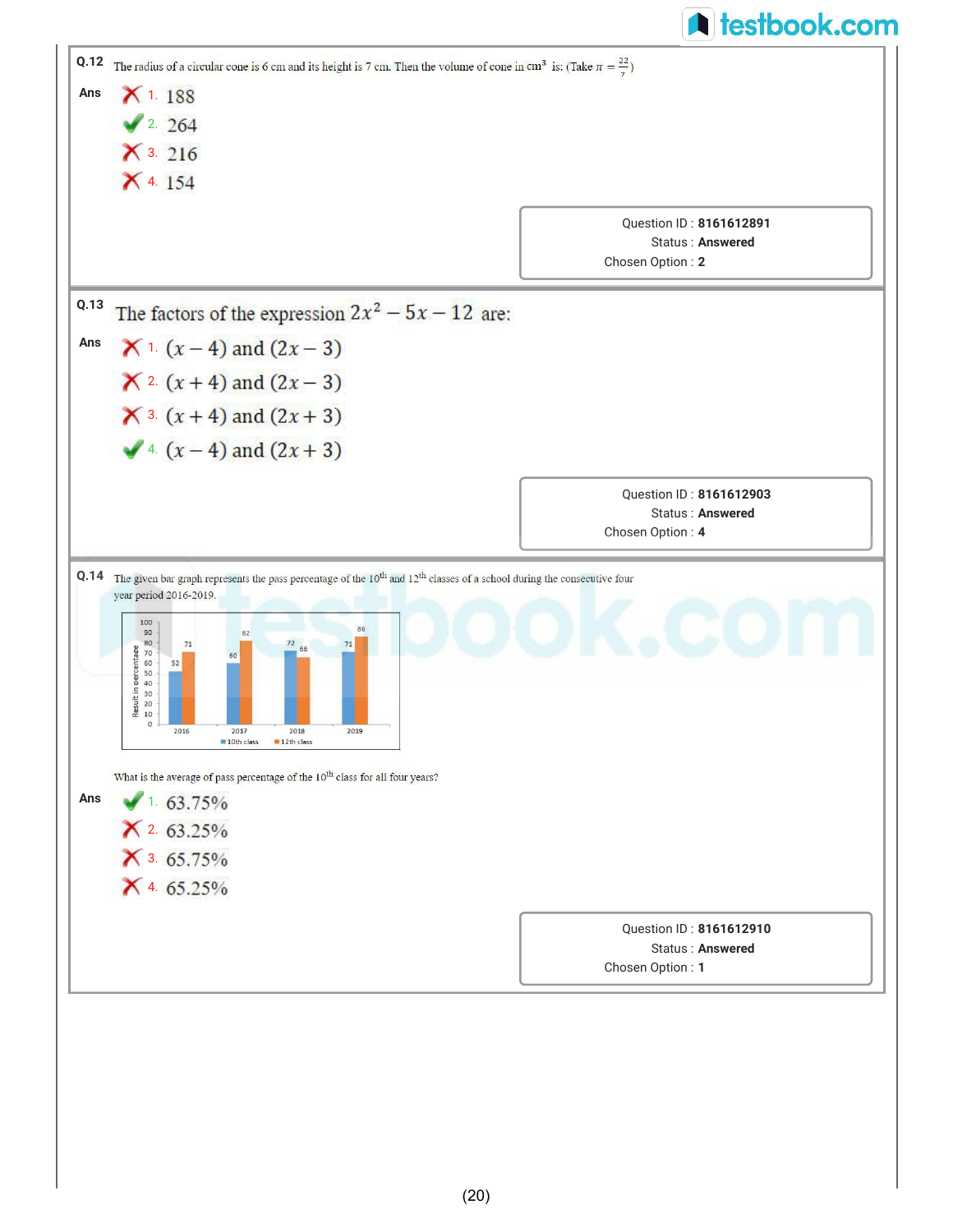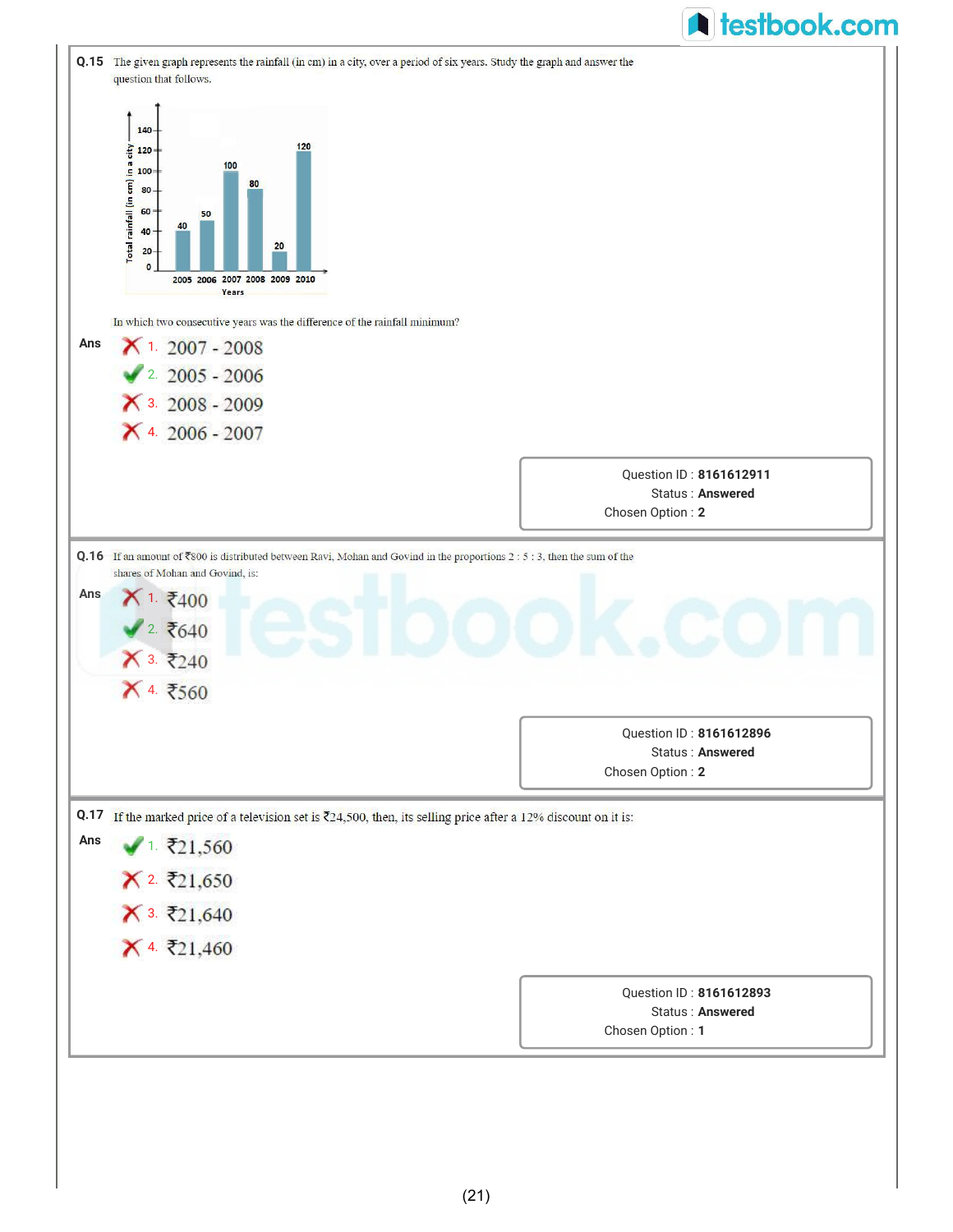|                    |                                                                                                                                                                                                | <b>A</b> testbook.com                                  |
|--------------------|------------------------------------------------------------------------------------------------------------------------------------------------------------------------------------------------|--------------------------------------------------------|
| Q.18               | The cost price of 15 pens is equal to the selling price of 20 pens. The loss or profit percentage is:                                                                                          |                                                        |
| Ans                | $\times$ 1. 20% profit                                                                                                                                                                         |                                                        |
|                    | $\times$ 20% loss                                                                                                                                                                              |                                                        |
|                    | $\times$ 3. 25% profit                                                                                                                                                                         |                                                        |
|                    | $4.25\%$ loss                                                                                                                                                                                  |                                                        |
|                    |                                                                                                                                                                                                |                                                        |
|                    |                                                                                                                                                                                                | Question ID: 8161612895<br>Status: Answered            |
|                    |                                                                                                                                                                                                | Chosen Option: 4                                       |
| Q.19               | cos x<br>$+\frac{1+sinx}{e}$ is equal to:<br>$1+sinx$<br>cos x                                                                                                                                 |                                                        |
| Ans                | $X$ <sup>1.</sup> 2 $cos x$                                                                                                                                                                    |                                                        |
|                    | $X^2$ 2sinx                                                                                                                                                                                    |                                                        |
|                    | $\blacktriangleright$ 3. 2secx                                                                                                                                                                 |                                                        |
|                    | $X$ 4. $2 \csc x$                                                                                                                                                                              |                                                        |
|                    |                                                                                                                                                                                                |                                                        |
|                    |                                                                                                                                                                                                |                                                        |
|                    |                                                                                                                                                                                                | Question ID: 8161612908<br><b>Status: Not Answered</b> |
|                    | Tap A can fill a tank in 6 hours and tap B can empty the same tank in 10 hours. If both taps are opened together, then<br>how much time (in hours) will be taken to fill the tank?<br>$X$ 1.16 | Chosen Option : --                                     |
|                    | 2.15<br>$X$ 3. 18<br>$\times$ 4. 20                                                                                                                                                            |                                                        |
|                    |                                                                                                                                                                                                |                                                        |
|                    |                                                                                                                                                                                                | Question ID: 8161612889<br><b>Status: Answered</b>     |
|                    |                                                                                                                                                                                                | Chosen Option: 2                                       |
|                    | Q.21 In a class, if 60% of the students are boys and the number of girls is 36, then the number of boys is:                                                                                    |                                                        |
|                    | X1.60                                                                                                                                                                                          |                                                        |
|                    | X2.58                                                                                                                                                                                          |                                                        |
|                    | $X$ 3. 65                                                                                                                                                                                      |                                                        |
|                    | 4.54                                                                                                                                                                                           |                                                        |
|                    |                                                                                                                                                                                                | Question ID: 8161612894                                |
| Q.20<br>Ans<br>Ans |                                                                                                                                                                                                | <b>Status: Answered</b><br>Chosen Option: 4            |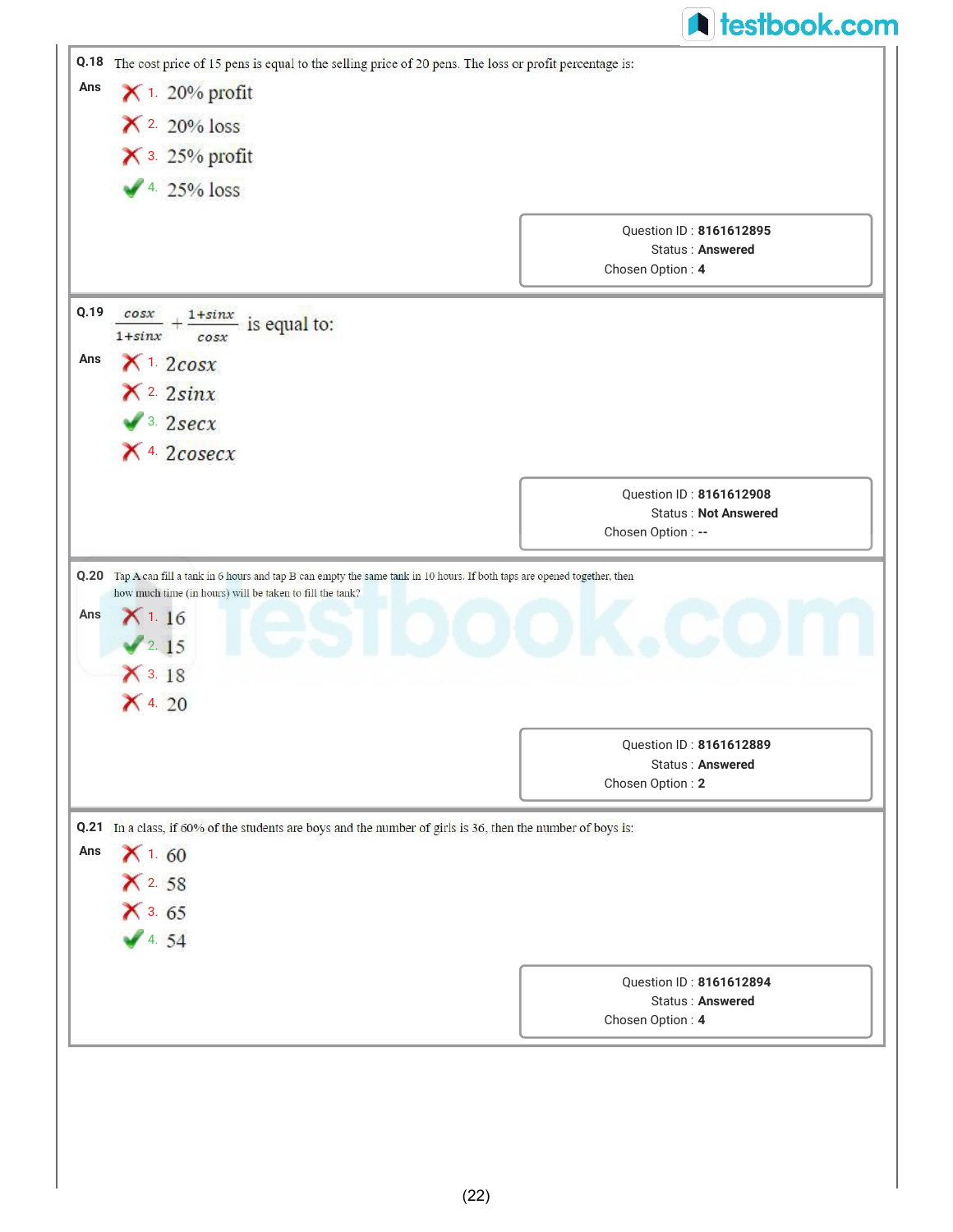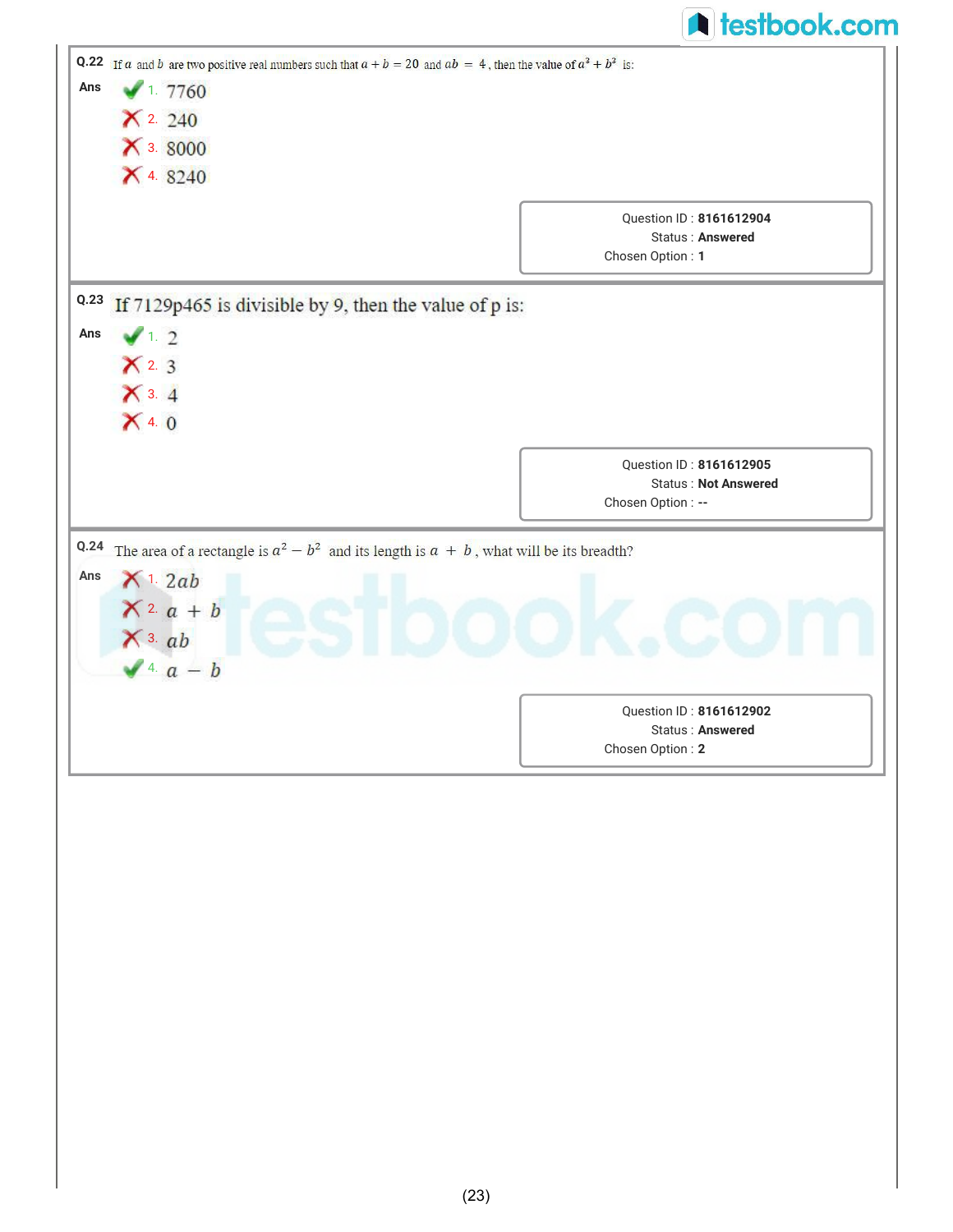|     |                                                                                                                              |                         | <b>A</b> testbook.com |
|-----|------------------------------------------------------------------------------------------------------------------------------|-------------------------|-----------------------|
|     | Q.25 Study the given pie-chart and table carefully and answer the question that follows. The percentage-wise distribution of |                         |                       |
|     | lecturers in five different subjects in a university is shown in the pie-chart. The total number of lecturers is 500.        |                         |                       |
|     | Physics                                                                                                                      |                         |                       |
|     | 22%<br>Mathematics                                                                                                           |                         |                       |
|     | Chemistry<br>30%<br>20%                                                                                                      |                         |                       |
|     | Zoology<br>Botany<br>13%<br>15%                                                                                              |                         |                       |
|     |                                                                                                                              |                         |                       |
|     | Ratio of male to female lecturers:                                                                                           |                         |                       |
|     | Males : Females<br>Lecturers                                                                                                 |                         |                       |
|     | Mathematics<br>7:3<br>2:3<br>Physics                                                                                         |                         |                       |
|     | 4:1<br>Chemistry                                                                                                             |                         |                       |
|     | 3:5<br>Botany                                                                                                                |                         |                       |
|     | 2:5<br>Zoology                                                                                                               |                         |                       |
|     | Find the number of male lecturers in Physics.                                                                                |                         |                       |
| Ans | $X$ 1.46                                                                                                                     |                         |                       |
|     | $X$ 2.42                                                                                                                     |                         |                       |
|     | $X$ 3. 40                                                                                                                    |                         |                       |
|     | 4.44                                                                                                                         |                         |                       |
|     |                                                                                                                              |                         |                       |
|     |                                                                                                                              | Question ID: 8161612913 |                       |
|     |                                                                                                                              | <b>Status: Answered</b> |                       |
|     |                                                                                                                              | Chosen Option: 4        |                       |
|     |                                                                                                                              |                         |                       |
|     | <b>Section: General Awareness</b>                                                                                            |                         |                       |
|     | Q.1 In which of the following years did Sarojini Naidu preside over the Indian National Congress<br>session?                 |                         |                       |
| Ans | $X$ 1.1945                                                                                                                   |                         |                       |
|     | × 2.1935                                                                                                                     |                         |                       |
|     |                                                                                                                              |                         |                       |
|     | X 3.1915                                                                                                                     |                         |                       |
|     | 4.1925                                                                                                                       |                         |                       |
|     |                                                                                                                              | Question ID: 8161612931 |                       |
|     |                                                                                                                              | Status: Answered        |                       |
|     |                                                                                                                              | Chosen Option: 2        |                       |
|     |                                                                                                                              |                         |                       |
|     | Q.2 Which of the following movies won the Golden Globe 2020 award for 'Best Motion Picture -<br>Drama'?                      |                         |                       |
| Ans | 1. Joker                                                                                                                     |                         |                       |
|     | 2.1917                                                                                                                       |                         |                       |
|     | 1 3. The Irishman                                                                                                            |                         |                       |
|     |                                                                                                                              |                         |                       |
|     | 4. The Two Popes                                                                                                             |                         |                       |
|     |                                                                                                                              |                         |                       |
|     |                                                                                                                              | Question ID: 8161612920 |                       |
|     |                                                                                                                              | Status: Answered        |                       |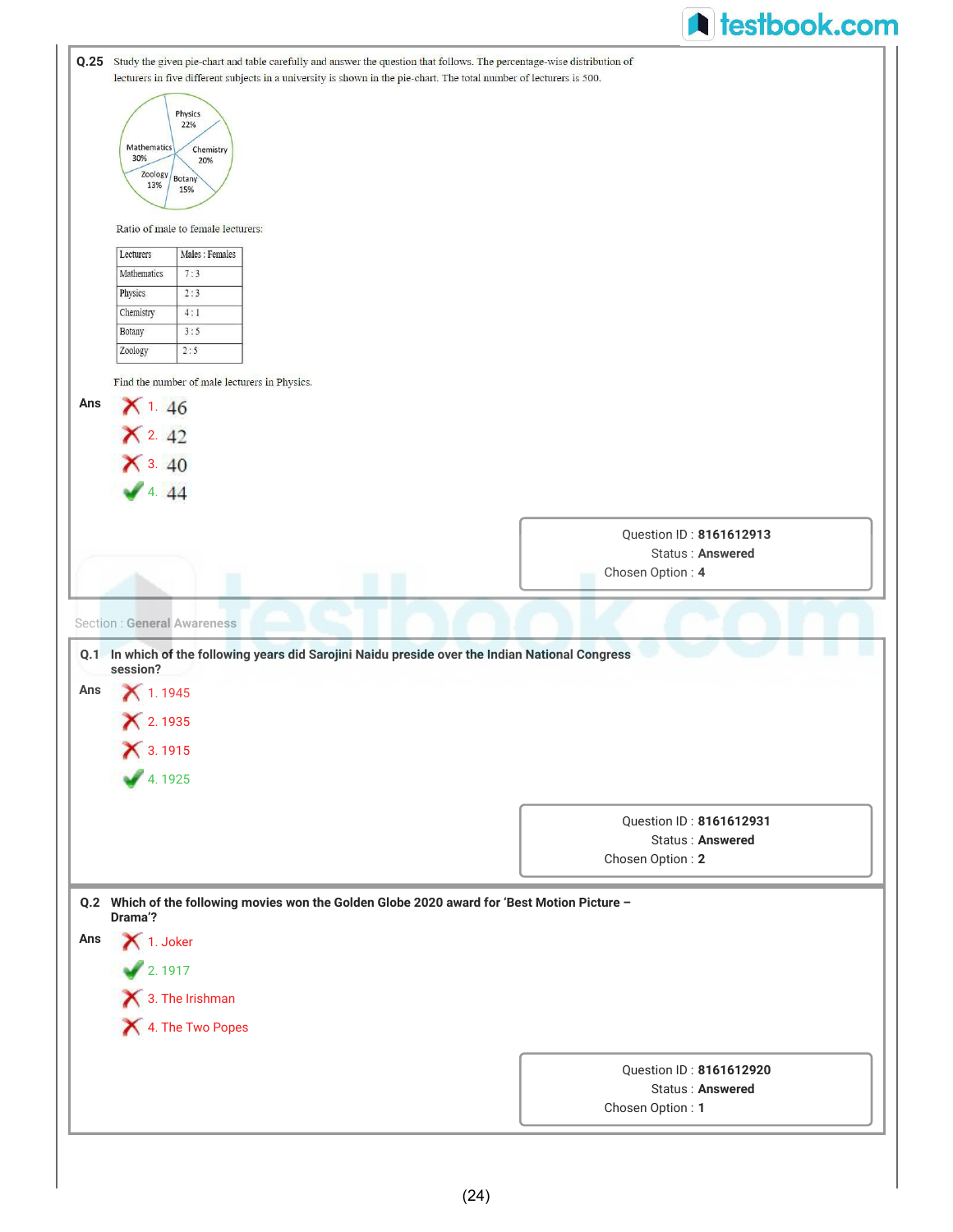|            | Q.3 Which of the following teams won the Diamond Jubilee edition of the 'Subroto Cup<br>International Football Tournament' for sub-junior boys (under-14) category in August 2019? |                                                    |  |
|------------|------------------------------------------------------------------------------------------------------------------------------------------------------------------------------------|----------------------------------------------------|--|
| Ans        | 1. Bangladesh's Krira Shikkha Protishtan                                                                                                                                           |                                                    |  |
|            | X 2. Manipur's Unique Model Academy                                                                                                                                                |                                                    |  |
|            | 3. Mizoram's Saidan Secondary School                                                                                                                                               |                                                    |  |
|            | X 4. Chandigarh's Government Model High School                                                                                                                                     |                                                    |  |
|            |                                                                                                                                                                                    |                                                    |  |
|            |                                                                                                                                                                                    | Ouestion ID: 8161612937<br><b>Status: Answered</b> |  |
|            |                                                                                                                                                                                    | Chosen Option: 2                                   |  |
|            |                                                                                                                                                                                    |                                                    |  |
| Q.4        | Which of the following animals is used for transport in Tibet?                                                                                                                     |                                                    |  |
| Ans        | $\bigtimes$ 1. Camel                                                                                                                                                               |                                                    |  |
|            | X 2. Llama                                                                                                                                                                         |                                                    |  |
|            | 3. Bullock                                                                                                                                                                         |                                                    |  |
|            | 4. Yak                                                                                                                                                                             |                                                    |  |
|            |                                                                                                                                                                                    |                                                    |  |
|            |                                                                                                                                                                                    | Question ID: 8161612926<br><b>Status: Answered</b> |  |
|            |                                                                                                                                                                                    | Chosen Option: 4                                   |  |
|            | In the context of computing, a byte is equal to _____ bits.<br>1.8<br>2.4                                                                                                          |                                                    |  |
|            | $\bigtimes$ 3.16                                                                                                                                                                   |                                                    |  |
|            | 4.24                                                                                                                                                                               |                                                    |  |
| Q.5<br>Ans |                                                                                                                                                                                    | Question ID: 8161612914                            |  |
|            |                                                                                                                                                                                    | Status: Answered                                   |  |
|            |                                                                                                                                                                                    | Chosen Option: 1                                   |  |
|            | Q.6 As of 15 January 2020, who among the following was the Number one ranked women tennis                                                                                          |                                                    |  |
|            | player in the WTA rankings?                                                                                                                                                        |                                                    |  |
|            | 1. Simona Halep                                                                                                                                                                    |                                                    |  |
|            | X 2. Serena Williams                                                                                                                                                               |                                                    |  |
|            | 3. Ashleigh Barty                                                                                                                                                                  |                                                    |  |
|            | X 4. Karolína Plíšková                                                                                                                                                             |                                                    |  |
| Ans        |                                                                                                                                                                                    | Question ID: 8161612938                            |  |
|            |                                                                                                                                                                                    | <b>Status: Answered</b><br>Chosen Option: 3        |  |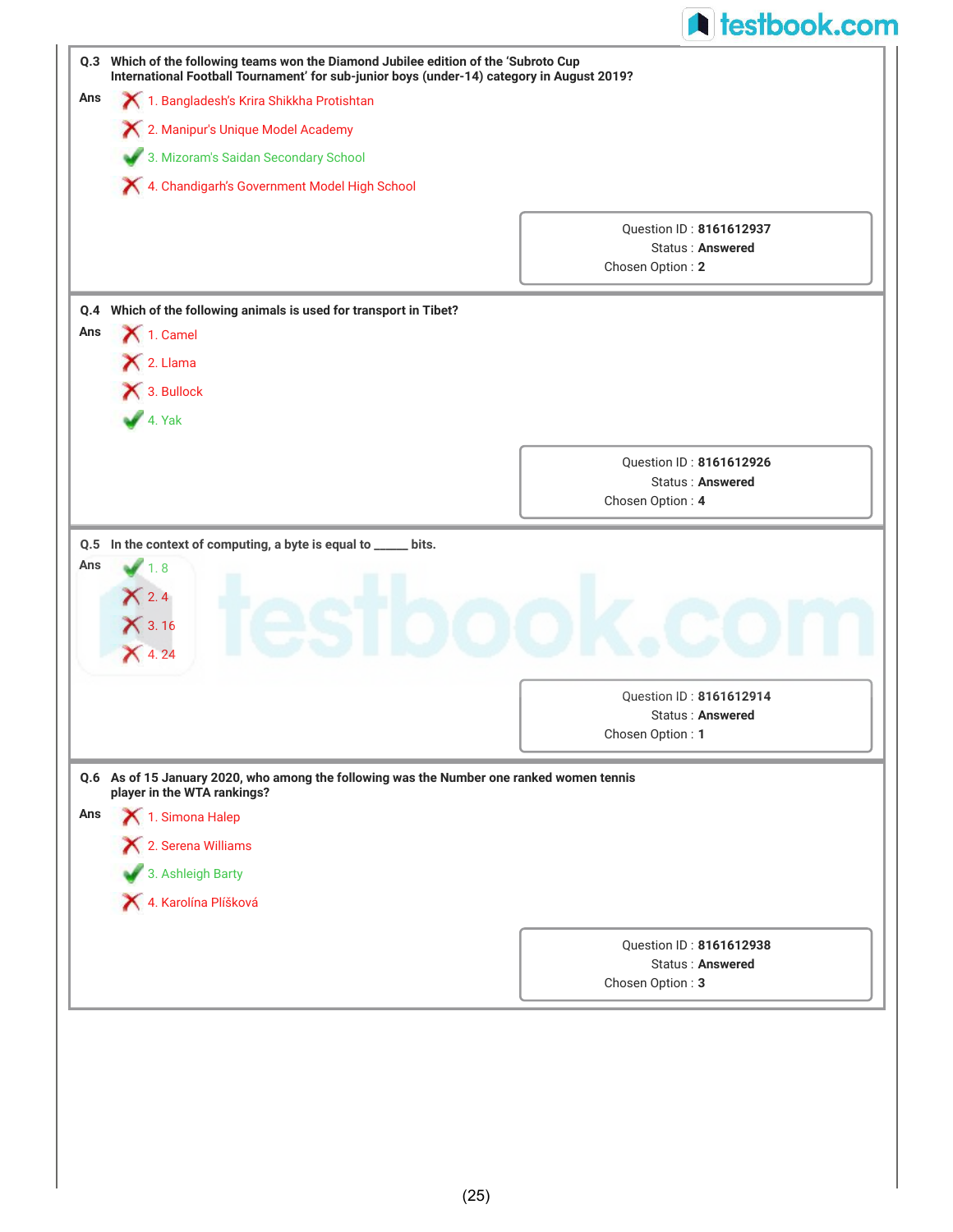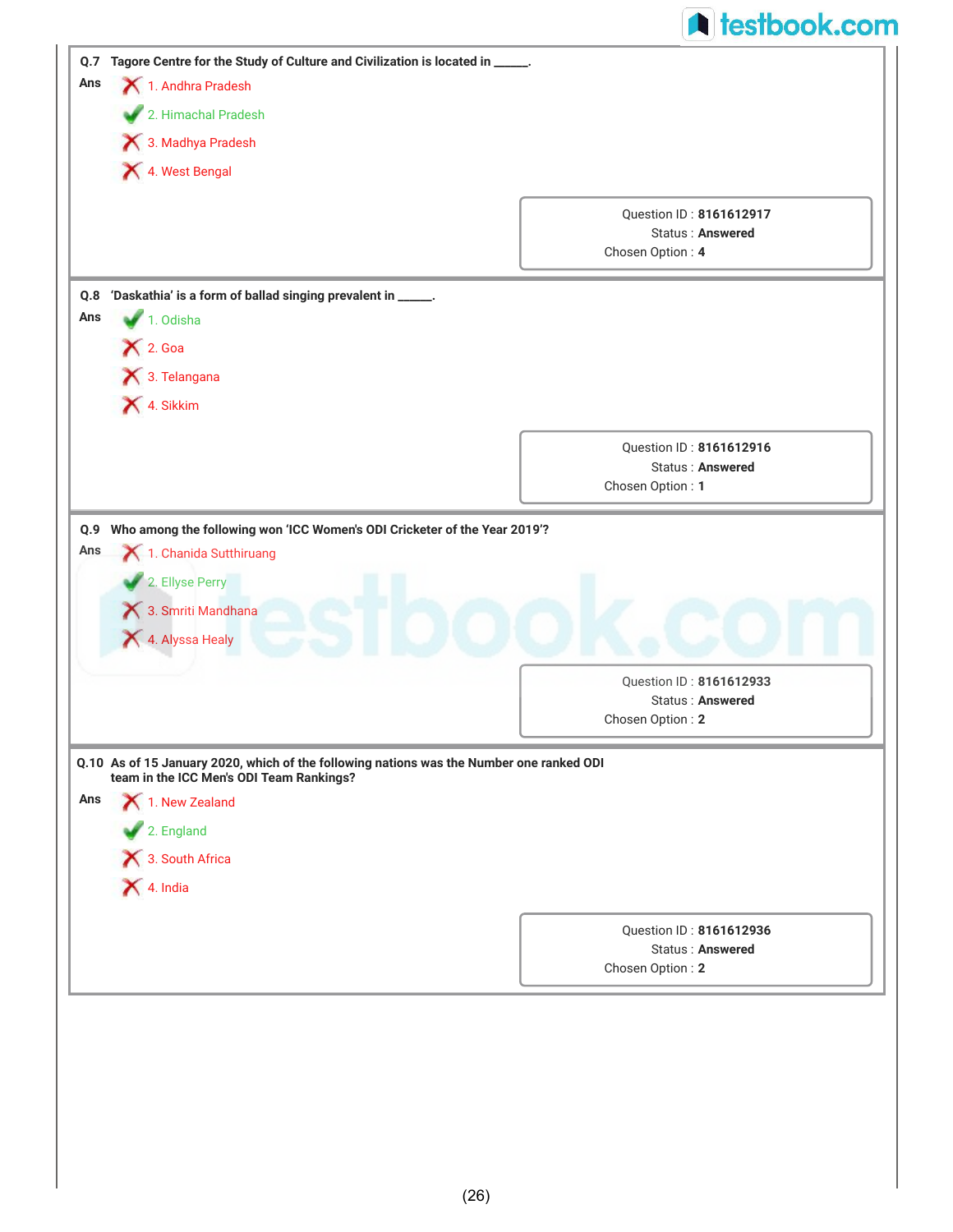|            | Q.11 As per the Constitution ninety-first amendment act, 2003, the total number of Ministers,<br>including the Chief Minister, in the Council of Ministers in a State cannot exceed _____ of<br>the total number of members of the Legislative Assembly of that State. |                                             |
|------------|------------------------------------------------------------------------------------------------------------------------------------------------------------------------------------------------------------------------------------------------------------------------|---------------------------------------------|
| Ans        | $X$ 1.25%                                                                                                                                                                                                                                                              |                                             |
|            | 2.15%                                                                                                                                                                                                                                                                  |                                             |
|            | <b>X</b> 3.20%                                                                                                                                                                                                                                                         |                                             |
|            | X 4.10%                                                                                                                                                                                                                                                                |                                             |
|            |                                                                                                                                                                                                                                                                        |                                             |
|            |                                                                                                                                                                                                                                                                        | Question ID: 8161612934                     |
|            |                                                                                                                                                                                                                                                                        | <b>Status: Answered</b><br>Chosen Option: 4 |
|            |                                                                                                                                                                                                                                                                        |                                             |
|            | Q.12 Which of the following statements is correct?                                                                                                                                                                                                                     |                                             |
| Ans        | 1. The President submits his resignation to the Vice-President.                                                                                                                                                                                                        |                                             |
|            | X 2. The President submits his resignation to the Prime Minister.                                                                                                                                                                                                      |                                             |
|            | X 3. The President submits his resignation to the Chief Justice of India.                                                                                                                                                                                              |                                             |
|            | X 4. The President submits his resignation to the Speaker of the Lok Sabha.                                                                                                                                                                                            |                                             |
|            |                                                                                                                                                                                                                                                                        |                                             |
|            |                                                                                                                                                                                                                                                                        | Question ID: 8161612935                     |
|            |                                                                                                                                                                                                                                                                        |                                             |
|            | Q.13 Who among the following was elected as the Jharkhand Assembly Speaker in January<br>2020?<br>1. Draupadi Murmu<br>2. Stephen Marandi                                                                                                                              | Status: Answered<br>Chosen Option: 1        |
|            | 3. Rabindra Nath Mahato                                                                                                                                                                                                                                                |                                             |
|            | 4. Champai Soren                                                                                                                                                                                                                                                       |                                             |
|            |                                                                                                                                                                                                                                                                        | <b>Ouestion ID: 8161612918</b>              |
|            |                                                                                                                                                                                                                                                                        | <b>Status: Answered</b>                     |
|            |                                                                                                                                                                                                                                                                        | Chosen Option: 3                            |
|            | Q.14 Which of the following environmental movements/conflicts of India was directly related to                                                                                                                                                                         |                                             |
|            | the prevention of felling of trees?                                                                                                                                                                                                                                    |                                             |
|            | 1. Narmada Bachao Andolan                                                                                                                                                                                                                                              |                                             |
|            | X 2. Save Silent Valley Movement                                                                                                                                                                                                                                       |                                             |
|            | 3. Tehri Dam Conflict                                                                                                                                                                                                                                                  |                                             |
|            | 4. Chipko Movement                                                                                                                                                                                                                                                     |                                             |
|            |                                                                                                                                                                                                                                                                        | <b>Ouestion ID: 8161612927</b>              |
| Ans<br>Ans |                                                                                                                                                                                                                                                                        | <b>Status: Answered</b><br>Chosen Option: 4 |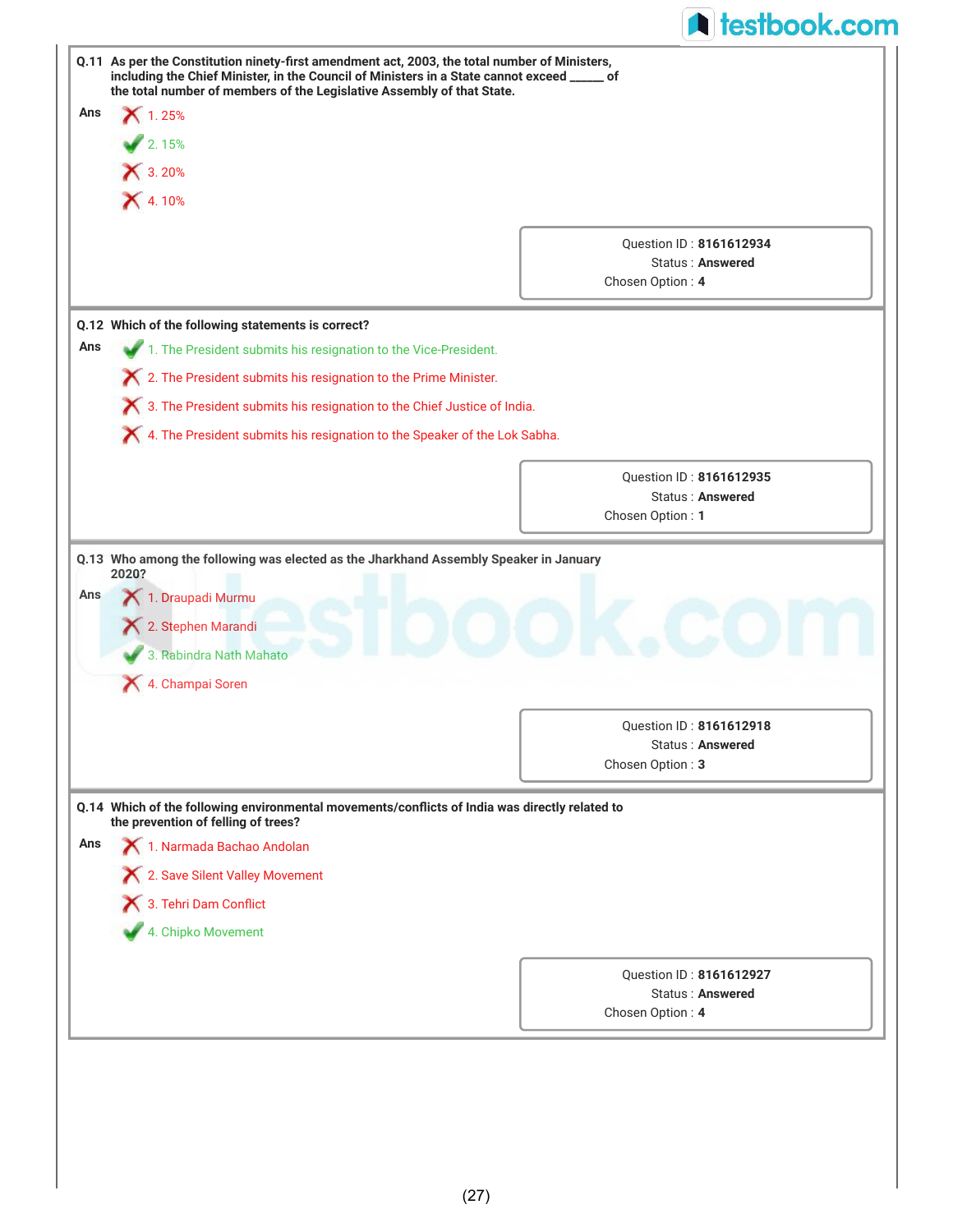|     | Q.15 The _____ layer starts at Earth's surface and extends 8 to 14.5 km high (5 to 9 miles). This<br>part of the atmosphere is the densest and almost all weather is in this region. |                                                    |
|-----|--------------------------------------------------------------------------------------------------------------------------------------------------------------------------------------|----------------------------------------------------|
| Ans | 1. Troposphere                                                                                                                                                                       |                                                    |
|     | 2. lonosphere                                                                                                                                                                        |                                                    |
|     | 3. Stratosphere                                                                                                                                                                      |                                                    |
|     | 4. Mesosphere                                                                                                                                                                        |                                                    |
|     |                                                                                                                                                                                      |                                                    |
|     |                                                                                                                                                                                      | Question ID: 8161612928                            |
|     |                                                                                                                                                                                      | <b>Status: Answered</b><br>Chosen Option: 1        |
|     |                                                                                                                                                                                      |                                                    |
|     | Q.16 The State Government of Goa launched the 'Swasthya Sakhi Project' in January 2020 to<br>ensure the:                                                                             |                                                    |
| Ans | 1. overall health of new-born children                                                                                                                                               |                                                    |
|     | 2. wellness and welfare of women                                                                                                                                                     |                                                    |
|     | X 3. overall health of new-born female children                                                                                                                                      |                                                    |
|     | X 4. wellness and welfare of rural men or women                                                                                                                                      |                                                    |
|     |                                                                                                                                                                                      |                                                    |
|     |                                                                                                                                                                                      | Question ID: 8161612919<br><b>Status: Answered</b> |
|     |                                                                                                                                                                                      |                                                    |
|     | Q.17 Which of the following carries blood from the heart to the kidneys?<br>1. Renal artery<br>2. Coronary artery                                                                    | Chosen Option: 2                                   |
|     | 3. Vena cava<br>4. Renal vein                                                                                                                                                        |                                                    |
|     |                                                                                                                                                                                      |                                                    |
|     |                                                                                                                                                                                      | Question ID: 8161612924<br><b>Status: Answered</b> |
|     |                                                                                                                                                                                      | Chosen Option: 1                                   |
| Ans | Q.18 Hardwood trees like sal, teak, neem and shisham (useful for making furniture, transport and<br>constructional material) are found in which type of forests?                     |                                                    |
|     | 1. Mediterranean Vegetation                                                                                                                                                          |                                                    |
| Ans | X 2. Coniferous Forests                                                                                                                                                              |                                                    |
|     | X 3. Temperate Deciduous Forests                                                                                                                                                     |                                                    |
|     | 4. Tropical Deciduous Forests                                                                                                                                                        |                                                    |
|     |                                                                                                                                                                                      |                                                    |
|     |                                                                                                                                                                                      | Question ID: 8161612929<br>Status: Answered        |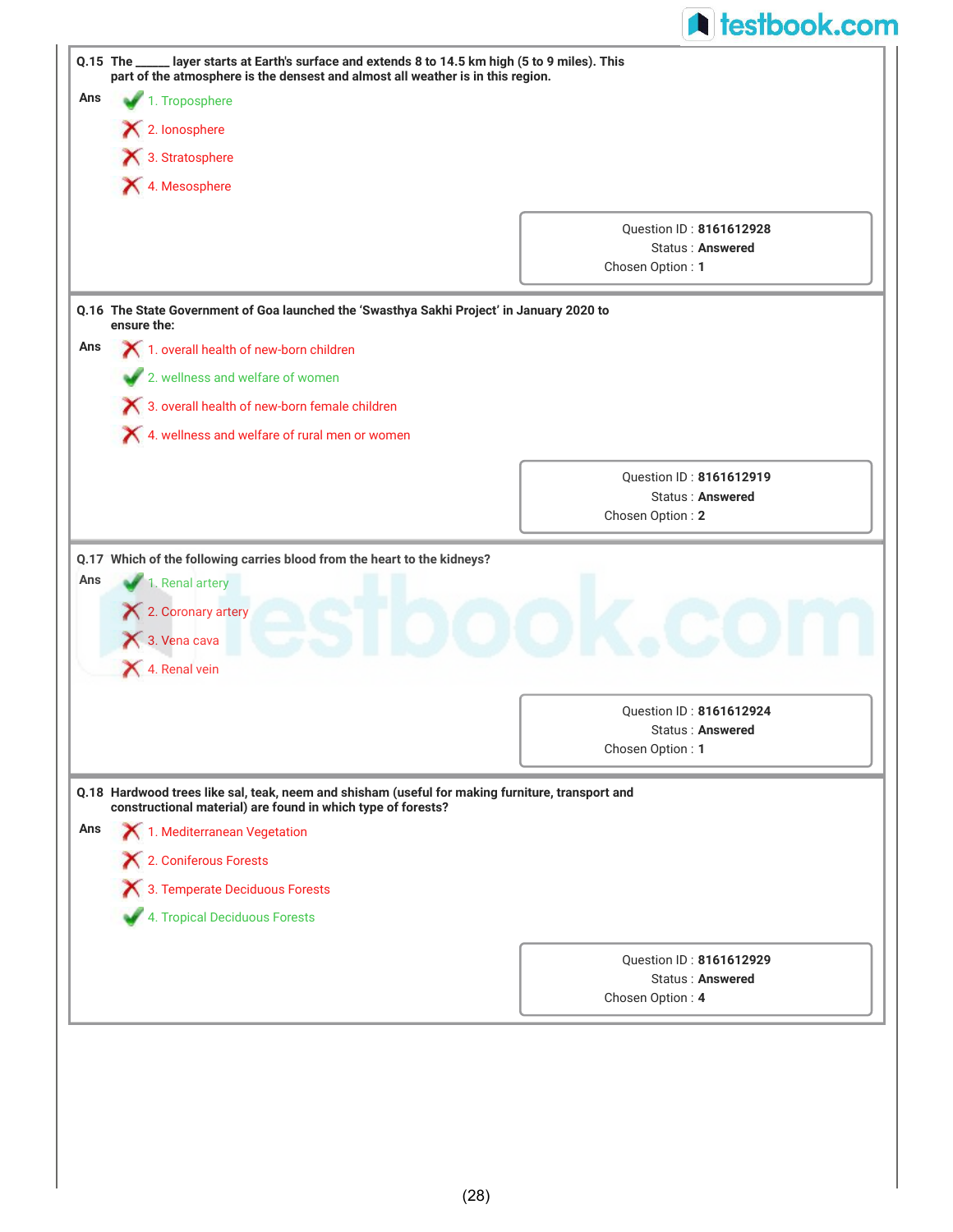|     |                                                                                                                                             | <b>A</b> testbook.com                |
|-----|---------------------------------------------------------------------------------------------------------------------------------------------|--------------------------------------|
|     | Q.19 Who among the following formulates the monetary policy in India?                                                                       |                                      |
| Ans | 1. The Ministry of Statistics and Programme Implementation                                                                                  |                                      |
|     | X 2. Finance Commission of India                                                                                                            |                                      |
|     | 3. NITI Aayog                                                                                                                               |                                      |
|     | 4. Reserve Bank of India                                                                                                                    |                                      |
|     |                                                                                                                                             | Question ID: 8161612921              |
|     |                                                                                                                                             | <b>Status: Answered</b>              |
|     |                                                                                                                                             | Chosen Option: 4                     |
|     | Q.20 Goods and Services Tax (GST) was enacted by Parliament vide _____Constitutional<br>Amendment Act, 2016 on 8th September 2016.          |                                      |
| Ans | $\blacktriangleright$ 1.107th                                                                                                               |                                      |
|     | × 2.103rd                                                                                                                                   |                                      |
|     | <b>X</b> 3.105th                                                                                                                            |                                      |
|     | 4.101st                                                                                                                                     |                                      |
|     |                                                                                                                                             | Question ID: 8161612922              |
|     |                                                                                                                                             | <b>Status: Answered</b>              |
|     |                                                                                                                                             | Chosen Option: 4                     |
|     | 1. Abdul Ghaffar Khan                                                                                                                       |                                      |
|     | 2. Rabindra Nath Tagore<br>3. CF Andrews<br>4. Rajendra Prasad                                                                              |                                      |
|     |                                                                                                                                             | Question ID: 8161612930              |
| Ans |                                                                                                                                             | Status: Answered                     |
|     |                                                                                                                                             | Chosen Option: 3                     |
|     | Q.22 Which of the following is a type of memory and is similar to RAM? It is used by computers<br>to move data between the RAM and the CPU. |                                      |
|     | 1. Cache                                                                                                                                    |                                      |
|     | X 2. I Beam                                                                                                                                 |                                      |
|     | X 3. ROM                                                                                                                                    |                                      |
|     | 4. Hypertext Link                                                                                                                           |                                      |
|     |                                                                                                                                             | Question ID: 8161612915              |
| Ans |                                                                                                                                             | Status: Answered<br>Chosen Option: 1 |